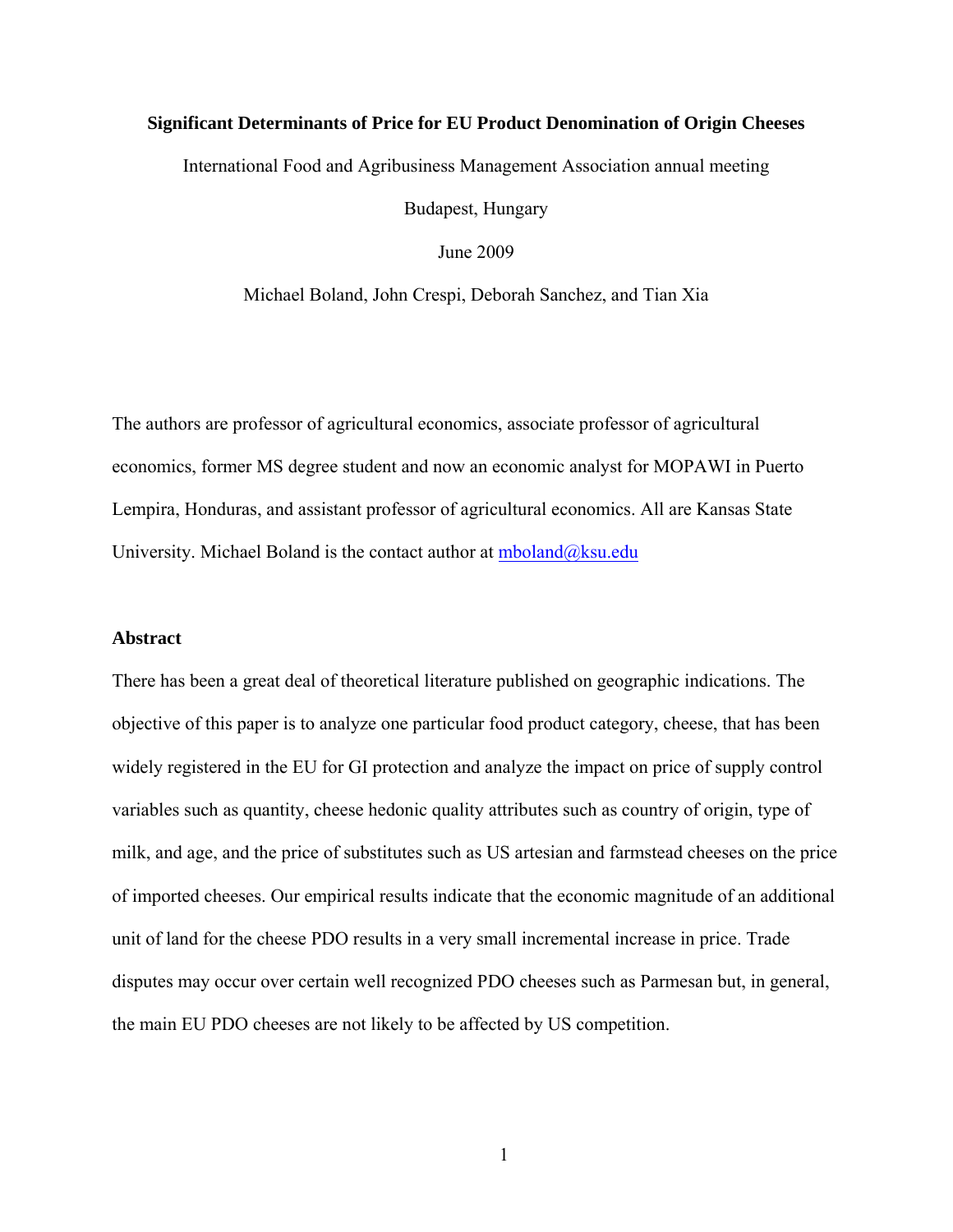#### **Significant Determinants of Price for EU Product Denomination of Origin Cheeses**

Josling's Presidential Address on Geographical Indications (GI) discusses the differences between the United States (US) and European Union (EU) regarding the legal and economic aspects of GI's as Trade-Related Intellectual Property (TRIPs). He stated that "a quick glance at the scale of production of many GIs suggests that they are not geared toward the global market" (p.360). Furthermore, Bureau and Valceshini suggest that the "role of the EU system of voluntary labels as a significant trade barrier seems relatively limited" (p.75). However, as Josling notes, the conflict between the US and EU is due, in some part, to the perception that EU producers fear competition from US firms or that US consumers are paying a higher price for EU imports that are similar to US products. One key issue described in this literature is the ability of the producers and firms within the GI to restrict supply due to the unique inputs or processes used to create a product labeled by geography (or *terroir* as noted by Josling).

In 1992 the EU established PDO (Protected Designation of Origin) and PGI (Protected Geographical Indication) labels for all agricultural products by Regulation No. 2081/92 of the Council of the European Commission (EC). Products with PDO names have inherent characteristics resulting exclusively from the terrain (air, climate, land and native species) and the producers' know-how with regard to production practices from a specific geographical area.

The objective of this paper is to analyze one particular food product category, cheese, that has been widely registered in the EU for GI protection and analyze the impact on price of supply control variables such as quantity, cheese hedonic quality attributes such as country of origin,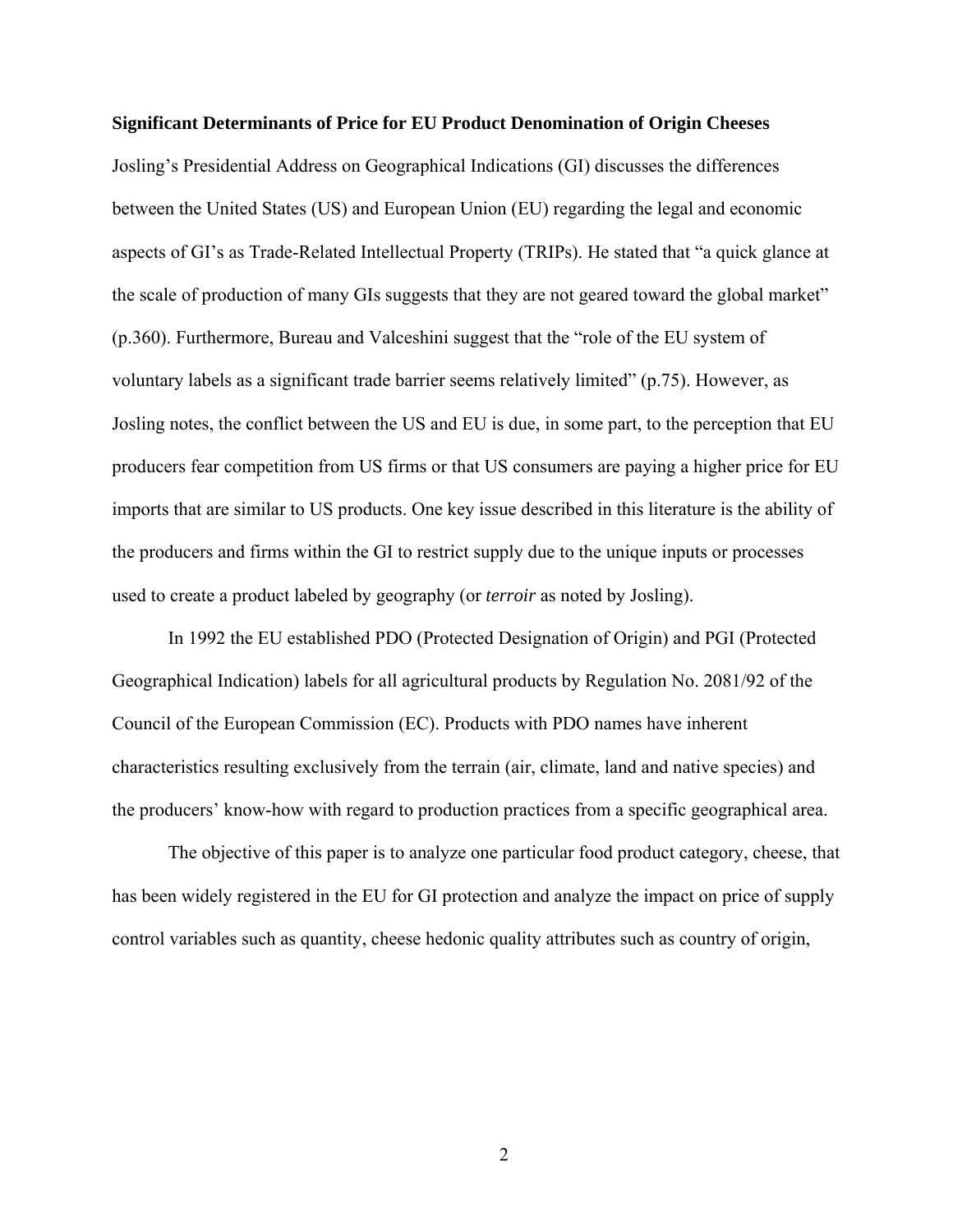type of milk, and age, and the price of substitutes such as US artesian and farmstead cheeses on the price of imported cheeses. $<sup>1</sup>$ </sup>

An extensive data set of EU PDO PGI's is created that includes quality characteristics from the original application, country of origin, the quantity of the PDO / PGI within the country, and a substitute cheese produced within the US that has similar attributes as based on the quality characteristics identified in the PDO application. The regression results are quite robust and find that quantity of cheese produced, country of origin (Italy and Spain), and the price of a US domestic substitute cheese are significant in explaining the variability in US imported PDO cheese prices.

#### **Background Information on PDO / PGIs**

1

Lence et al. note that the stronger the level of property rights for intellectual property (such as registered GI's) leads to greater economic incentives for producers to develop PDO / PGI's. Producer associations in the EU have registered more than 800 products as PDO / PGI. $^{2}$  The welfare effects of PDO / PGI with regard to signaling quality has been shown by several authors (for example, see Moschini, Menapace, and Pick; Bonnet and Simioni; Loureiro and McCluskey) and a number of case studies have been written to study how they actually work in practice within the geographic region (for example, see Hayes, Lence, and Stoppa).

Hayes, Lence, and Stoppa described and analyzed the economics of Farmer-Owned Brand (FOB) referring to the geographical indications by the EU and marketing orders in the case of the United States. They used four case studies in order to address the success of some

<sup>&</sup>lt;sup>1</sup> For the rest of the paper, we switch to using PDO/ PGI as opposed to GI because that is the terminology for cheese used within the EU.

 $2^2$  Appendix A contains a list of these products and further discussion on the process.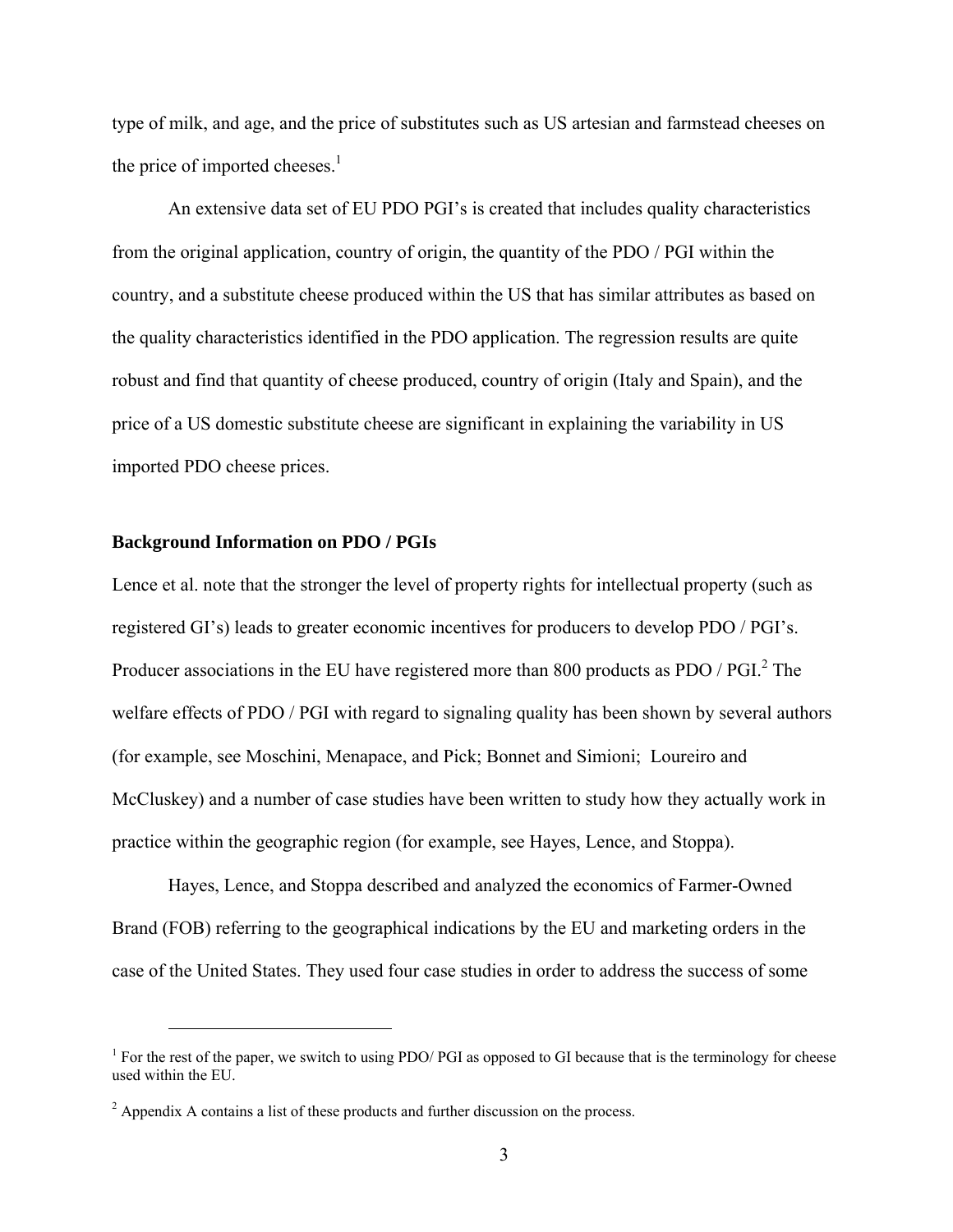FOBs through supply control mechanisms and identified four ways to legally control supply: 1) restrict the production to a specific region (based on the unique attributes of the region); 2) limit the number of producers; 3) implement strong production and/or quality standards on the product; and 4) require some ingredients controlled by the producer. The authors recommend regulation to protect property rights in order to restrict imitators from entering the market.

The literature suggests that the success of a PDO/PGI is dependent upon its ability to effectively control supply and provide a product differentiated by local geographic factors such as weather, climate or production process (e.g., know-how). In other words, by limiting the amount of land that can be used to produce the PDO/PGI, it may be possible to increase the price paid to producers if consumers perceive value associated with it and demand increases for that product through the marketing of the attributes. It is relevant to assume that the available productive land is fixed as defined by the EU 1992 Quality Label legislation for each of the producer organizations. The implication of a fixed factor permits the producers to control supply in order to increase the PDO/PGI cheese prices.

# **Cheese as PDO / PGI's**

Cheese is extensively traded between the US and EU. France, Italy and Spain are responsible for 50% of the total cheese exported to the US in 2007 (FAOSTAT 2008). The CLAL (Consultancy and Market Research Food and Dairy) of Italy reported that exports to the US of Parmigiano Reggiano and Grana Padano, Gorgonzola, Asiago (including Montasio, Caciocavallo and Ragusano), and Provolone constitute 18.04%, 2.08%, 21.66%, and 21.88% of the total exports, respectively, in 2005. The production of PDO/PGI cheeses was 196,101 tons, representing 18% of the total production of cheese in France. This required 72% of the total milk production of the country to produce these cheeses and approximately 10,000 tons were exported in 2005. Comte,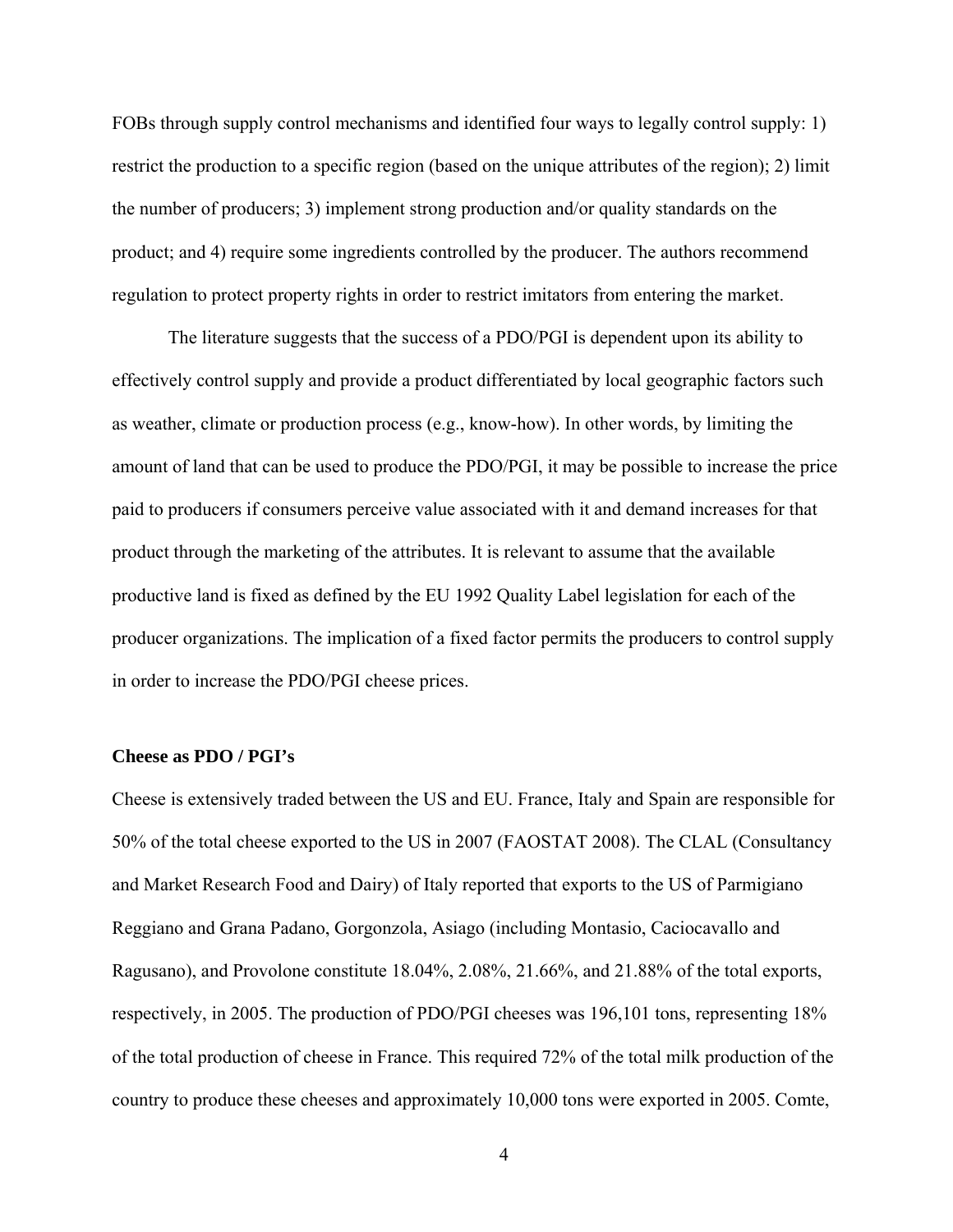Cantal, Roquefort, Reblochon, Saint-Nectaire, Camembert de Normandie, Munster, Brie de Meaux, Blue D'Auvergne and Morbier are the premier PDO/PGI cheeses in France, representing 78% of total PDO/PGI production.

Doster discusses the EU decision to extend protection to cheeses to the Article 23 of TRIPS in Cancun, Mexico in 2003. There was no agreement on this issue because the US refused to accept the EU proposal indicating that the policy is strictly protectionism. For example the EU proposal will not allow US companies to use anglicized terms like Parmesan for cheeses because it is derived from Parmigiano Reggiano and also any of the words "style" or "imitation" before a GI name.

The argument used by the EU for this proposal is that it is crucial to protect consumers from misleading information due to the fact that cheeses are much altered from the original in the manufacturing process. The qualities are completely different from the originals. Therefore those cheeses should not be named under their original cheese. For example, Italian Mozzarella made from buffalo's milk is tender, nutty and is sold fresh packed in whey. However, the American equivalent is made from pasteurized milk, is drier and is packed and preserved in plastic bags. The EU traditional cheese producers would be replaced by more efficient standardized corporations that would process these cheeses in large quantities. Doster suggests that the US would benefit from an agreement with the EU. First the US consumers would benefit from acquired information and second the US industry would benefit by labeling their product under the GI system.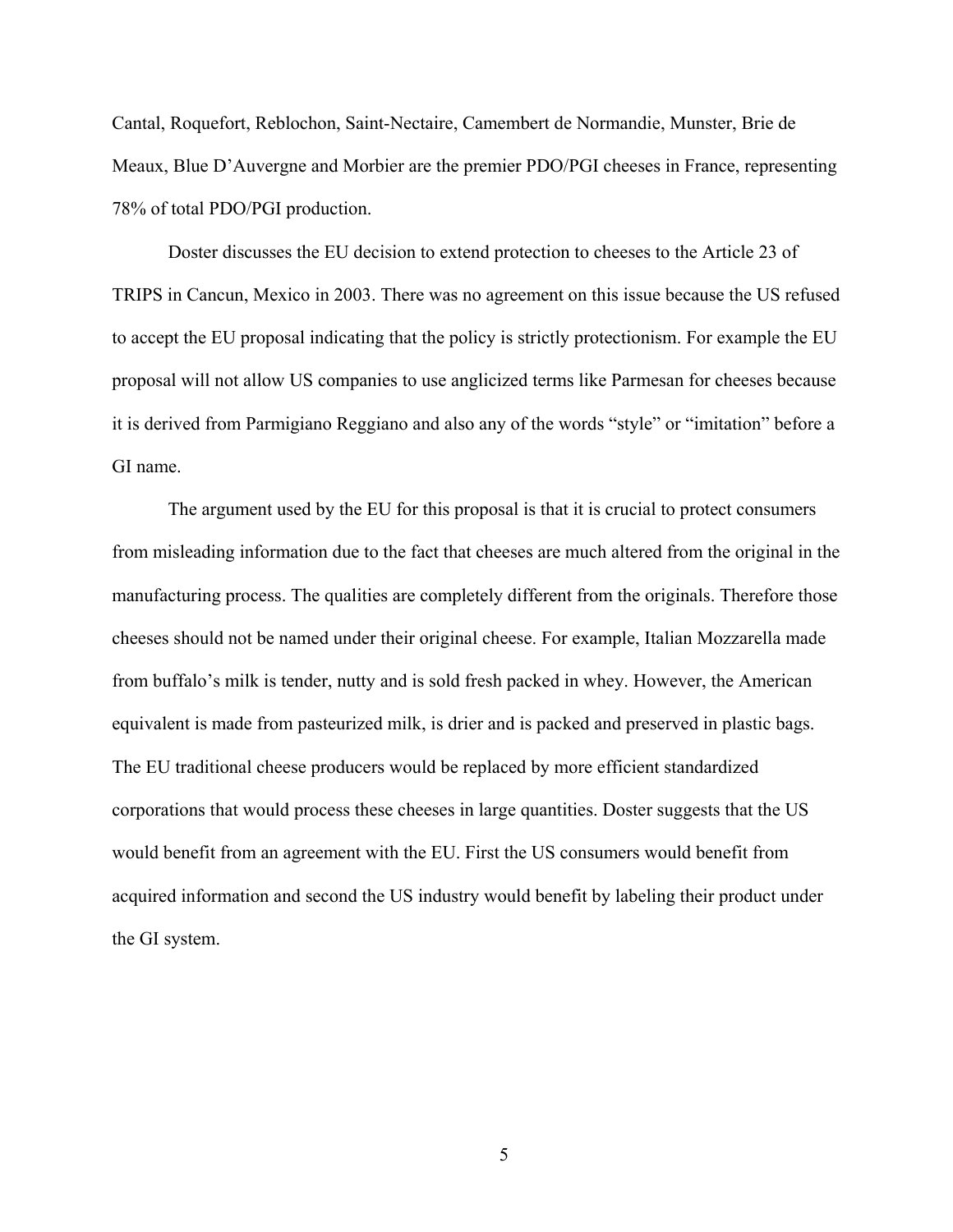# **Model and Methodology**

1

By limiting the area of production producers/processors fix the quantity of product available in the market which causes the supply curve to be vertical at that point. Any future increase in demand will have a higher price. Product differentiation makes demand more inelastic (steeper demand curve) and through product promotion the demand of these higher differentiated products increases so the combined effects of an increase in price and a fixed quantity of supply yields producers surplus. Thus, the theoretical model used in this research incorporates quality attributes, supply control and substitutes variables and is represented as the following

(1)  $P = f$ (hedonic, supply control, substitutes)

where P is the price of the PDO product. The hedonic variables measure the unique attributes of the terrain or producers know-how that enable the PDO to be unique to consumers and therefore create demand for the product. The supply control variables measure the ability of producers to control supply. The substitute variable measures the substitute product for the PDO.

The PDO label names were obtained from each of the producers' association website and/or the promoting organizations in the respective countries from the official EU rural development and agriculture site (http://ec.europa.eu/agriculture/foodqual/quali1\_en.htm). The contact information for each group of producers/processors association was obtained from internet searches of their webpage and through some of the promotional information in various countries.<sup>3</sup> An electronic survey was designed to collect information on EU PDO / PGI's. In order to increase the response rate the surveys were translated to their respective languages

<sup>&</sup>lt;sup>3</sup> For example, some of the websites are Asociación para la Promoción de Quesos de España (Asociation for the Promotion of Spanish Cheeses-http://www.asocpromocionquesos.es/index.html); PDO/PGI official government websites such as Il Portale del Formaggio in Italy (The Portal of Cheese-http://www.formaggio.it/) and Maison du Lait in France (House of Milk- http://www.maison-du-lait.com); tourism promotion websites such as Serviços Informação e Turismo S.A. in Portugal (Tourism and Information Services S.A.-http://www.lifecooler.com/) and non-profit organization such as Origin Food (www.origin-food.org).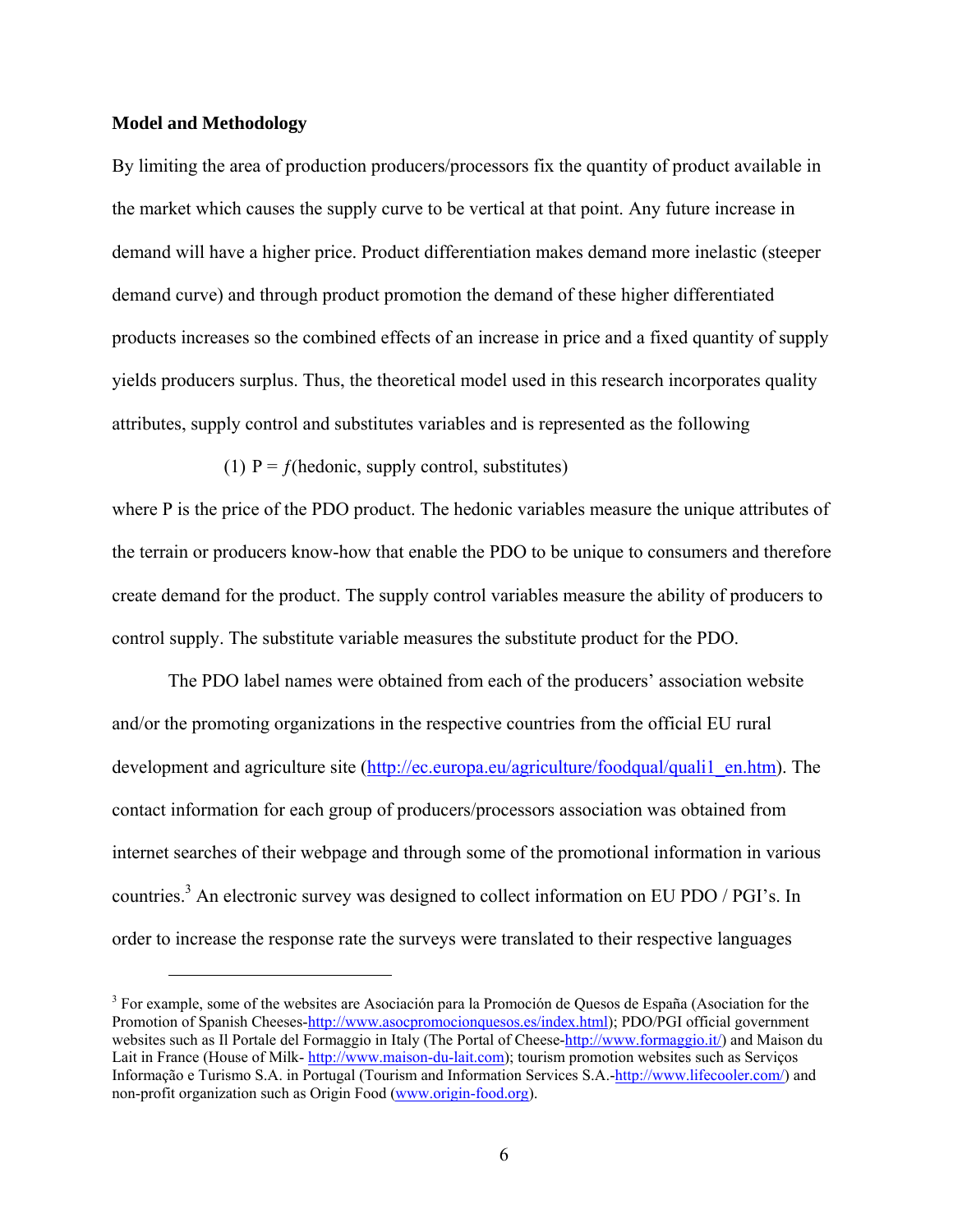according to the contact information data base. The languages included Dutch, English, French, German, Greek, Italian, Polish, and Spanish. A secure website was created whereby respondents could enter the information online or over the telephone if they so desired.<sup>4</sup>

The initial survey responses for cheese included 45 from France, 33 (Italy), 20 (Greece), 20 (Spain), 12 (Portugal), 12 (United Kingdom), 6 (Austria), 4 (Germany), 4 (The Netherlands), 2 (Denmark), 2 (Poland), and 1(Belgium, Ireland, and Sweden, respectively). However, it was not possible to construct complete data on each cheese for the theoretical model. In particular, the variable measuring production volume for the PDO (there were no PGI cheeses) could not be found for cheeses from Belgium, Denmark, Germany, Greece, Ireland, Poland, Sweden, and The Netherlands as well as some cheeses from France, Italy, Portugal, and Spain. Complete data on 34 cheeses from France, Italy (21 cheeses), Portugal (7 cheeses) and Spain (21 cheeses) were obtained from a total of 83 observations comprising 51% of all PDO cheeses in the EU but 77.4% of total PDO cheese exports to the United States in 2005.

This data set was used to construct a model using our theoretical variables and is specified as follows

 $\overline{a}$ 

<sup>&</sup>lt;sup>4</sup> The original intent of the research was to look at all EU PDO/ PGI's and use a dummy variable on each product category. Six separate surveys were made to address producers' organizations in the following categories: cereal and vegetables, cheeses, fresh meat, fruits and table olives, meat based products and olive oil. Fruit and table olives were combined in one category because the production process on both products is very similar attributed to the perennial characteristic in both products. In the same way cereal and vegetable were collected in one category because these are annual crops with similar production process. However, low response rate in the other categories coupled with a growing realization that cheese was an interesting category to analyze caused us to focus on this single category. The authors would like to thank several individuals who responded to our initial survey and helped us establish contacts with additional respondents. In particular, Michael Lough, Juan Antonio Espejo Calvo, and Emmanuelle Gallienne were especially helpful. Mr. Michael Lough is an experienced professional in the quality label system in the UK and the contact person for the Beacon Fell Lancashire Cheese. Mr. Juan Antonio Espejo Calvo from the Consejo Regulador de la Denominación Especifica del Esparrago de Huérto Tájar is an expert in the PDO legislation. He has worked on it since 1993 and he has promoted 10 PDOs in the south of Spain. Mrs. Espejo Calvo introduced and explained very well the different levels of legislation and their contents during further communications. Ms. Emmanuelle Gallienne from Service Consommateurs Société (Roquefort Society Customer Service) provided the official government website for the PDO/PGI statistics in France. The high response rate would not have been possible without their assistance.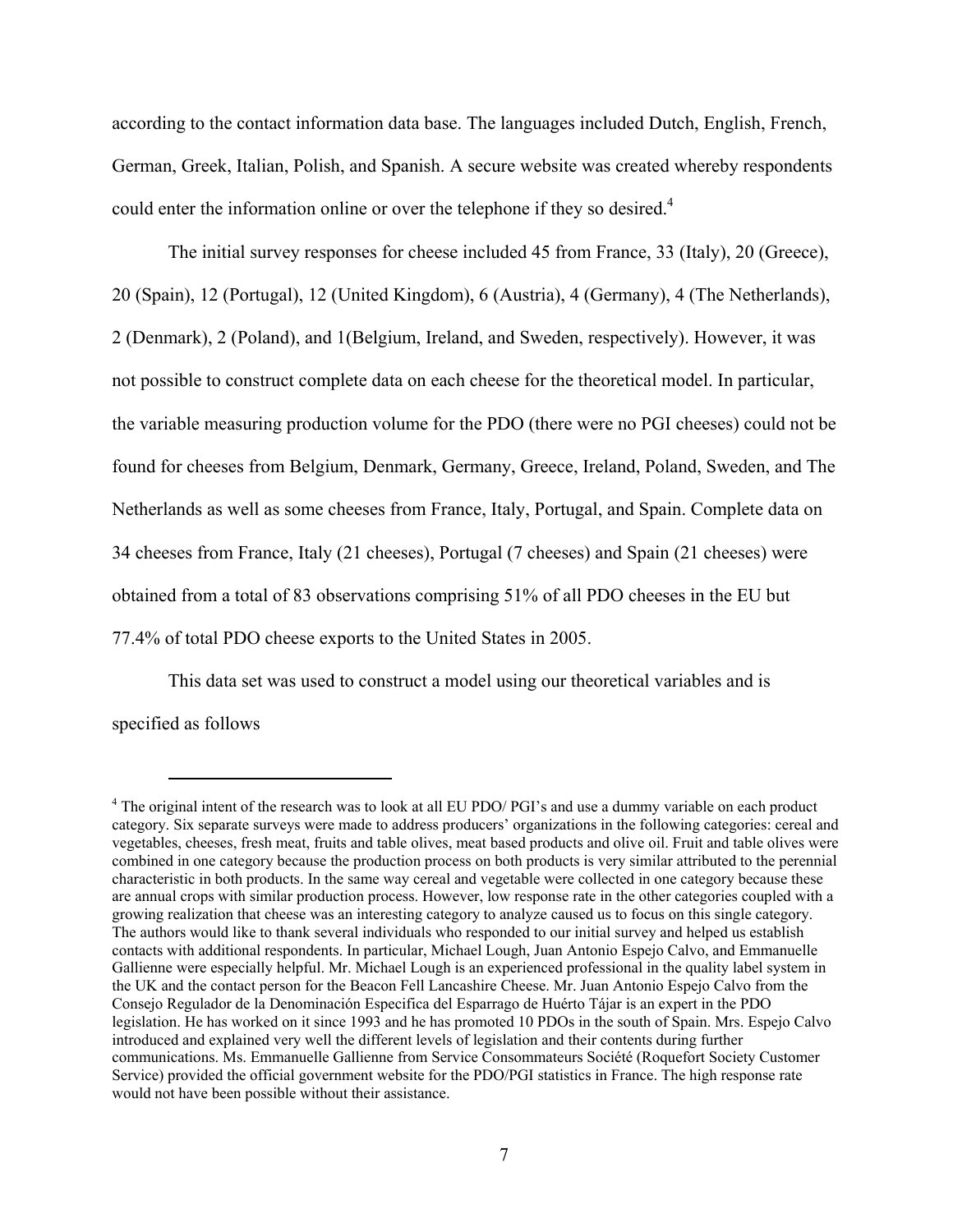(2) 
$$
P_i = \beta_0 + \beta_1 Q_i + \beta_2 AG_i + \beta_3 PS_i + \beta_4 Italy_i + \beta_5 Portugal_i + \beta_6 Spain_i + \beta_7 Sheep_i + \beta_8Goal_i + \beta_9 Mix_i + e_i
$$

where  $P_i$  is the imported US price paid for each of the i<sup>th</sup> PDO labeled product ( $i = 1, \ldots, 83$ ), the betas are the parameters, and e*i* represents the error term. The P prices were measured as the price per pound for cheese collected from eleven different US firms that sold PDO cheeses and had such cheese available in June 2008. Table 1 describes each variable in the model and its mean and standard deviation.

There is little theoretical guidance with respect to using independent variables that would capture the supply control factor. Hayes. Lence, and Stopa showed that in order to assert supply control FBO must be based on some fixed attribute. For example, specifying that a branded product can only come from a specific area justifies the restrictions due to specific attributes of the region. The authors specify that the government is legal support to FBO is basically to assign property rights for their products. Thus they can administer them in a profitable way, a fact that would most likely cause producers to limit supply as shown in the Parma Ham case study mentioned in their paper. Lence et. al emphasized that reduction in land used and reduction in productivity is clearly a producers' response in order to limit supply and achieve more profits from an price increase. The theoretical variable for supply control is quantity (Q*i*) which represents the total cheese produced in the PDO.

The hedonic theoretical variables include measures of age, country-of-origin, and the source of the milk to produce the cheese. AG*i* represents the ripened age at retail for each of the PDO labeled cheeses.<sup>5</sup> Age was obtained from the importer's specification of the products if the

 $<sup>5</sup>$  In general, all cheeses are organized into eight groups according to the German cheese standards, considering the</sup> content of water in the fat-free cheese mass. Those with the highest content of dry mass generally mature from three months up to a year. Hard cheese has a maximum amount of water of 56%. Sliced cheese has 54% to 64% of water content and matures quicker and slices more easily. Semi-hard sliced cheese has a water content from 61% to 69%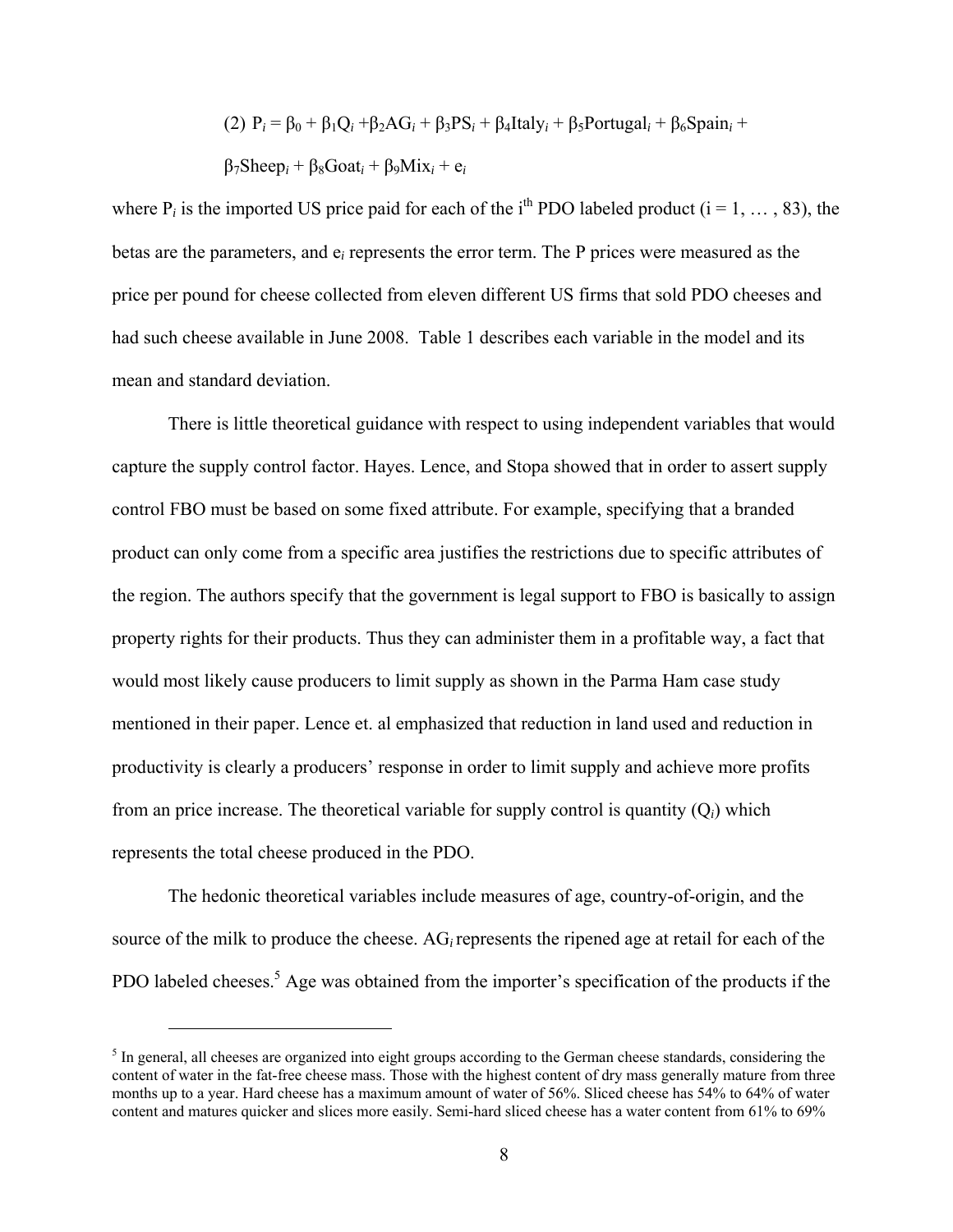producers provided this data. The minimum ripeness time was taken from the book entitled *The Cheese Lover's Companion* (Tyler-Herbst and Herbst). Country of origin was obtained from the PDO section in the EU Agriculture and Rural Development webpage. Type of milk was obtained from each PDO webpage. In the event the PDO did not have a webpage, this information was obtained from the book *The Cheese Lover's Companion.*

Italy, Portugal and Spain are binary variables with value of 1 or 0 of the  $i<sup>th</sup>$  observations depending on the country of origin of the cheese. France was left out for regression purposes because its cheeses are so well known and therefore France constitutes a good point of comparison.

The cheeses are produced from raw or pasteurized cow, sheep, goat, and buffalo milk made in a specific geographical area and/or from specific breed animals such as Ossau-Iraty-Pyrenees cheese that are made exclusively from Basco-Béarnaises or Manech sheep's milk. The milk is heated or pasteurized and then the curd formed with animal rennet (found in the digestive system of young calf, sheep or goat). The curd is used to produce, for example, Cabrales (sheep's rennet) or with plant enzymes used to produce, for example, Queso la Serena (from the flowers of *Cynara Cardunculus*). The curd is obtained and acidified, salted, molded or pressed depending on the type of cheese resulting in fresh cheese. The fresh cheese is salted (depending on the variety) and stored for ripening in a controlled chamber or natural environment, like the Roquefort cheese stored in the cellars in the Roquefort village. The ripeness time depends on the specification of the cheese. However some cheeses are sold fresh (non-ripe cheese) or matured

and most of them are produced in low fat or double cream versions. Soft cheese is characterized by a water content higher than 67% and the total amount of fat is lower than harder cheeses. Pasta Filata is a type of cheese that, after the acidification process, is put into a scalding hot liquid, then kneaded and made into strings with a water content from 62% to 76%. Sour cream cheeses have water content from 60% to 73% and are low in fat and high in protein. Leftovers of different kinds of mature cheeses are ground, salted and heated up to obtain processed cheese which exists in all fat categories (Iburg). Fresh cheese usually has around 80% water content and has not matured.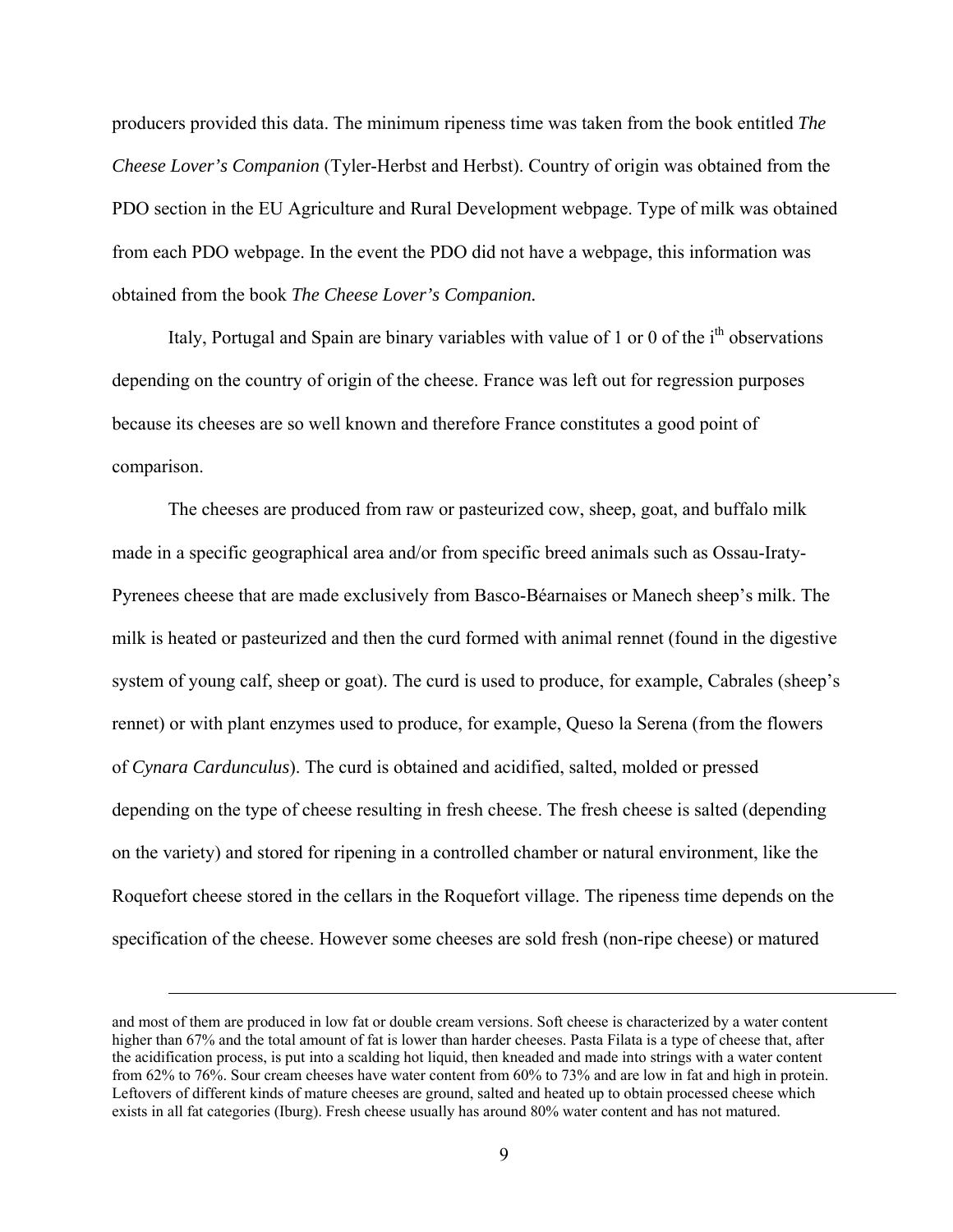(ripe cheese). Sheep, Goat and Mix are dummy variables with values of 1 or 0 depending on the type of milk used to make the cheese. Cow milk cheeses are the most consumed and therefore provides a good point of comparison.

Locally produced artesian or farmstead cheeses produced locally, made from the same type of milk, and belonging to the same type of cheese or that were derived from specific European cheeses were considered substitute products. The criteria used to select the substitute cheeses were type of milk, texture and style of cheeses. Substitute cheese is defined as an artesian or farmstead cheese produced locally that has similar characteristics in term of type of milk, style or manufacture process to the PDO cheese. The prices were obtained from gourmet or specialty food online stores for the last two weeks of June 2008. Prices are reflected in US dollars per pound and were calculated by dividing total price by the total weight of each item. PS*i* represents the price of a substitute artesian or farmstead cheese produced in the United States. The states that were chosen were California, Minnesota, Texas, Vermont, Virginia, and Wisconsin which had over 80% of all US licensed artesian cheese makers in 2007.

#### **Results**

The regression model was estimated in STATA version 9. The Breusch-Pagan test was used to test for heteroskedasticity and the test result does not reject the null hypothesis of homoskedasticity so that heteroskedasticity is not a problem for this data set. Consequently, ordinary least squares estimation is used. The estimation results from equation 2 are presented in table 3. The regression  $\mathbb{R}^2$  is 0.4796 indicating a good degree of fit for this cross sectional data set.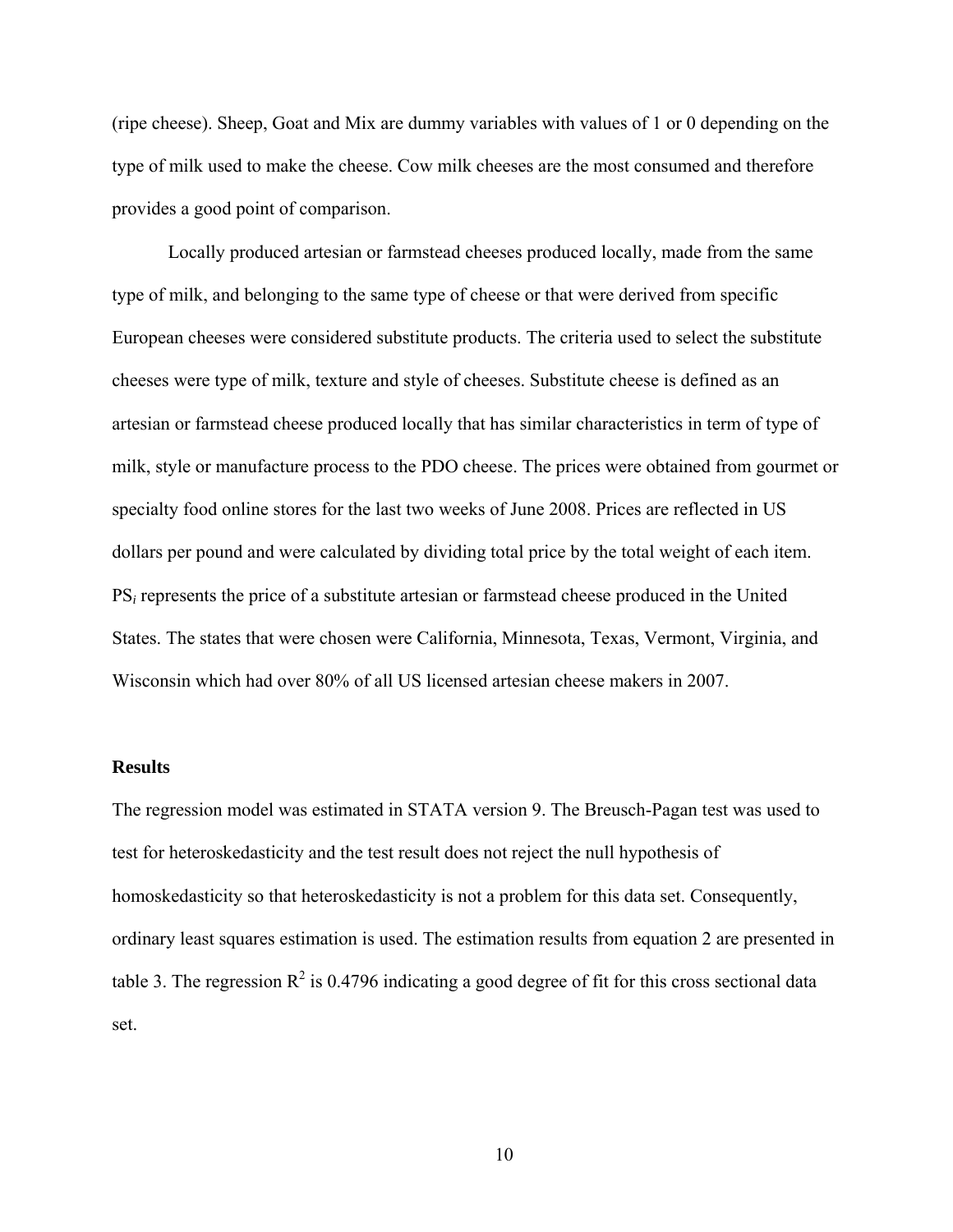#### *Quantity Variable*

The variable associated with supply control, quantity, has the expected negative sign which means that for every 1% increase in market share, the PDO cheese price decreases by \$0.095 per pound, holding everything else constant. We assumed a PDO exports approximately 15% of their production (Asiago, Caciocavallo, Grana Padano, Gorgonzola, Montasio, Parmigiano Reggiano, Provolone, and Ragusano exported this amount in 2005). Therefore, the exports would increase by 2,401,080 pounds (16,007,200 average pounds multiplied by 15%). The economic impact of a one percent increase in quantity represented by an increase in 24,108 pounds in exports leads to a decrease of \$2,281 of total revenue of cheese per year. This would be a small loss to producers.

The total amount of land in a PDO is described in the EU Regulation No. 2081/92 as a geographical location of each PDO (specified in communes in France, provinces in Italy, municipios in Spain and concelhos in Portugal). However, depending upon the country, there are other agricultural activities and some land is not adaptable for traditional dairy production. For example, from the 100,500 hectares registered for the production of Livarot cheese in the communes of Calvados, Eure, and Orne only approximately 50,000 are under production annually. It must be remembered that producers in a PDO have an inelastic supply curve. Furthermore there is no incentive to increase supply because the know-how or process may limit the introduction of more productive technology. Thus, it is not surprising to see small changes.

#### *Hedonic Quality Variables*

The estimated coefficient for age is statistically significant at the 90% significant level. As one might suspect, a cheese that is more mature, like wine, has a greater value. Age affects positively the PDO cheese price as expected given that most of the cheeses acquire their sensorial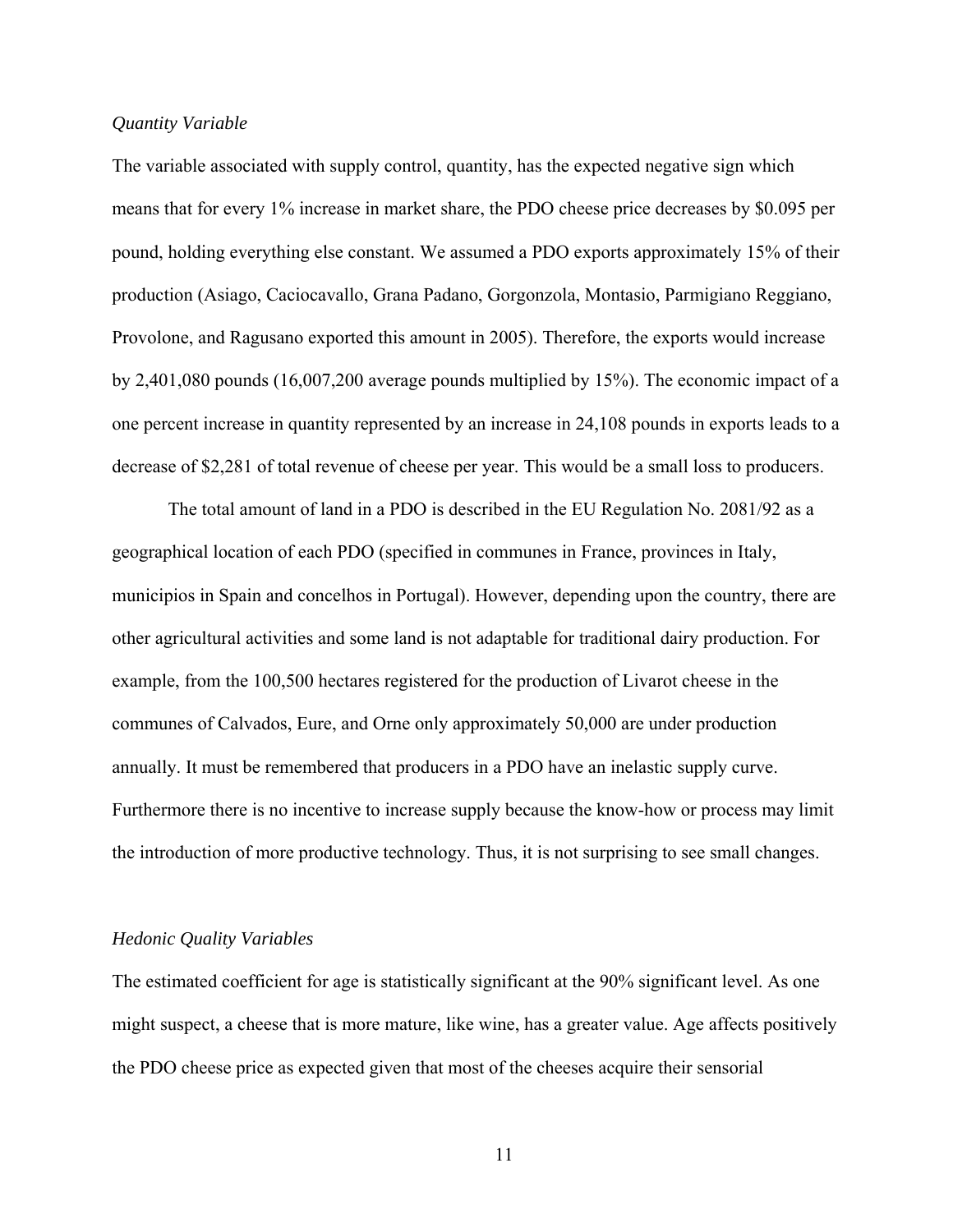characteristics (aftertaste, flavor, odor and texture) during the aging process which differentiates them and makes a particular cheese desired by the consumers. The estimated result showed that a 1 year increase in the age leads to \$4.23 increase in the PDO cheese price per pound, holding everything else constant. The age variable coefficient represents a reasonable magnitude. For example, a 1 year Queso Manchego's per pound cheese price is about \$2.24 dollars higher than a 3 month Queso Manchego's cheese price.

The estimated coefficients for Italy and Spain are statistically significant at the 90% significance level. The small representation of Portuguese cheeses in the data base (7 observations) might be causing its insignificance. The PDO price per pound of an Italian cheese is \$7.72 less per pound compared to a French cheese, holding everything else constant. Spanish cheeses are \$9.48 less expensive than French cheeses, holding everything else constant. These results are not surprising due to the fact that most of the best known cheeses in the world such as Roquefort, Brie, Banon and Camembert come from France. The economic significance of French cheeses in the international market is higher compared to the other countries. France exported 562,330 tons of cheese followed by Italy (221,240 tons), Spain (57,850 tons) and Portugal (2,620 tons) in 2005 (FAOSTAT-Agriculture 2008).

The type of milk variables (sheep, goat and mix) are statistically significant at the 85% significance level and while it may be true that consumers are more aware of the final output characteristics (odor, taste, texture, color and smell) rather than in the input type used to produced the cheeses, this significance suggests otherwise. In addition, the imported cheese market is dominated by cow milk cheeses. The US imported 174,780 tons of cheese made from cow milk. Approximately 19% and 0.05% of the cheese is made with sheep milk and goat milk, respectively, mostly from the EU in 2005 (FAOSTAT-Agriculture 2008).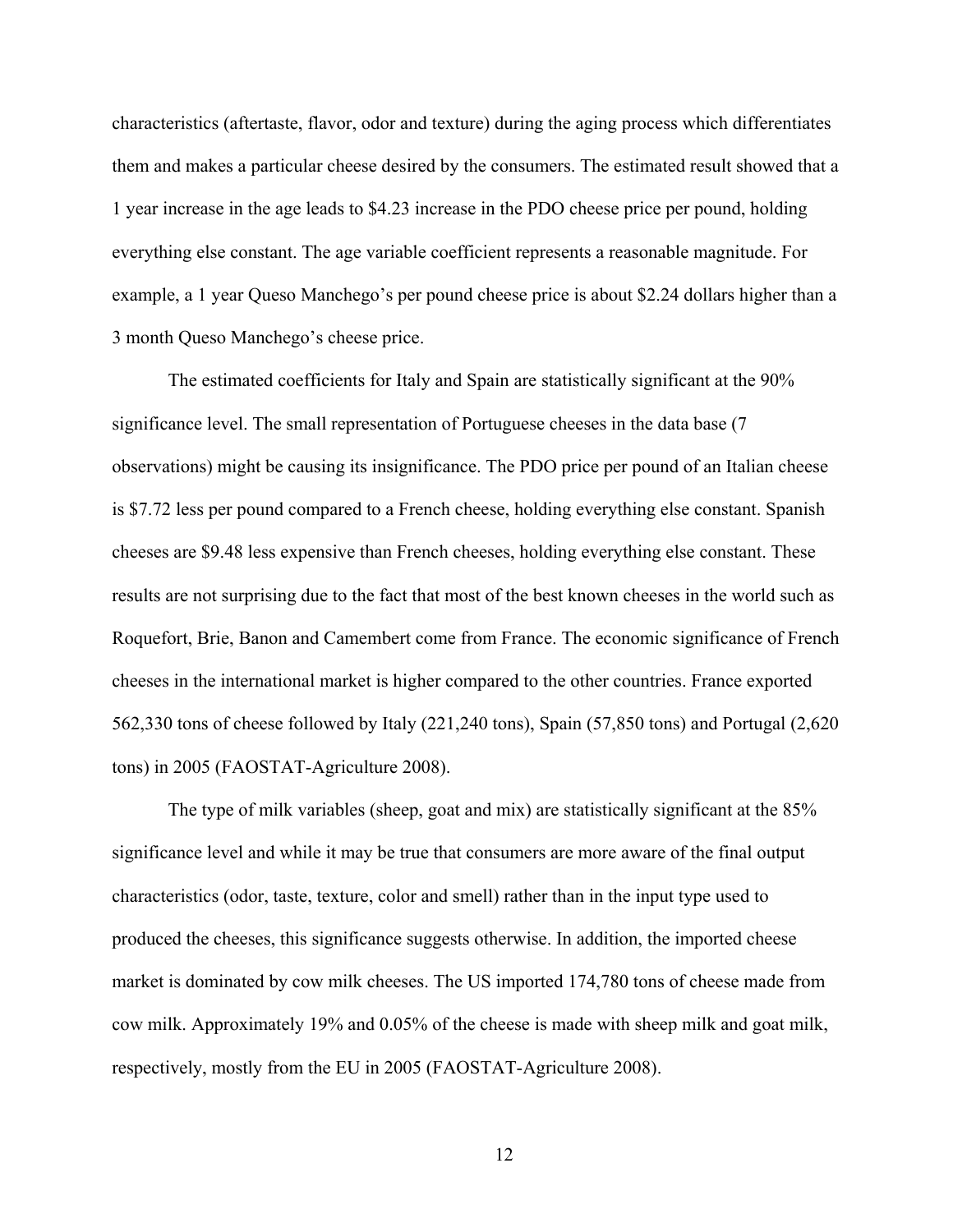# *Price of Substitutes Variable*

The sign on the estimated coefficient on the price of substitutes (artesian or farmstead cheeses) suggests that as expected artesian or farmstead cheeses are substitutes for PDO cheeses. Given the nature and differentiation of both types of goods, the results suggest that both cheeses are substitutes. The fact these cheeses are substitutes is reflected in the fact that both cheeses are sold for about the same price in the US. Considering an average PDO cheese price of \$21.92 per pound and \$21.11 as an average price of a substitute US artesian cheese per pound, the results are consistent with these values.

Artesian farmstead cheese production has increased significantly in the US since 2003 to almost 900 million pounds in 2006. On per capita basis, consumption of those cheeses have increased five times faster than the total cheese consumption. A survey of 160 cheese makers by the University of Nebraska Food Processing Center in 2007 reported that there were no price leaders in the market which implied that demand is relatively inelastic. In addition, the cheese makers were not worried about imported PDO cheeses.

#### **Implications**

Cheese is a product category in the EU for PDO certification. Most cheeses are not produced in sufficient quantities for export purposes. Thus, it is not surprising that an artesian or farmstead cheese industry has developed in the United States. These cheeses have very similar characteristics to PDO cheeses produced in the EU. Our empirical results indicate that the economic magnitude of an additional unit of land for the cheese PDO results in a very small incremental increase in price. In addition, French cheeses, greater aging of the cheese, and type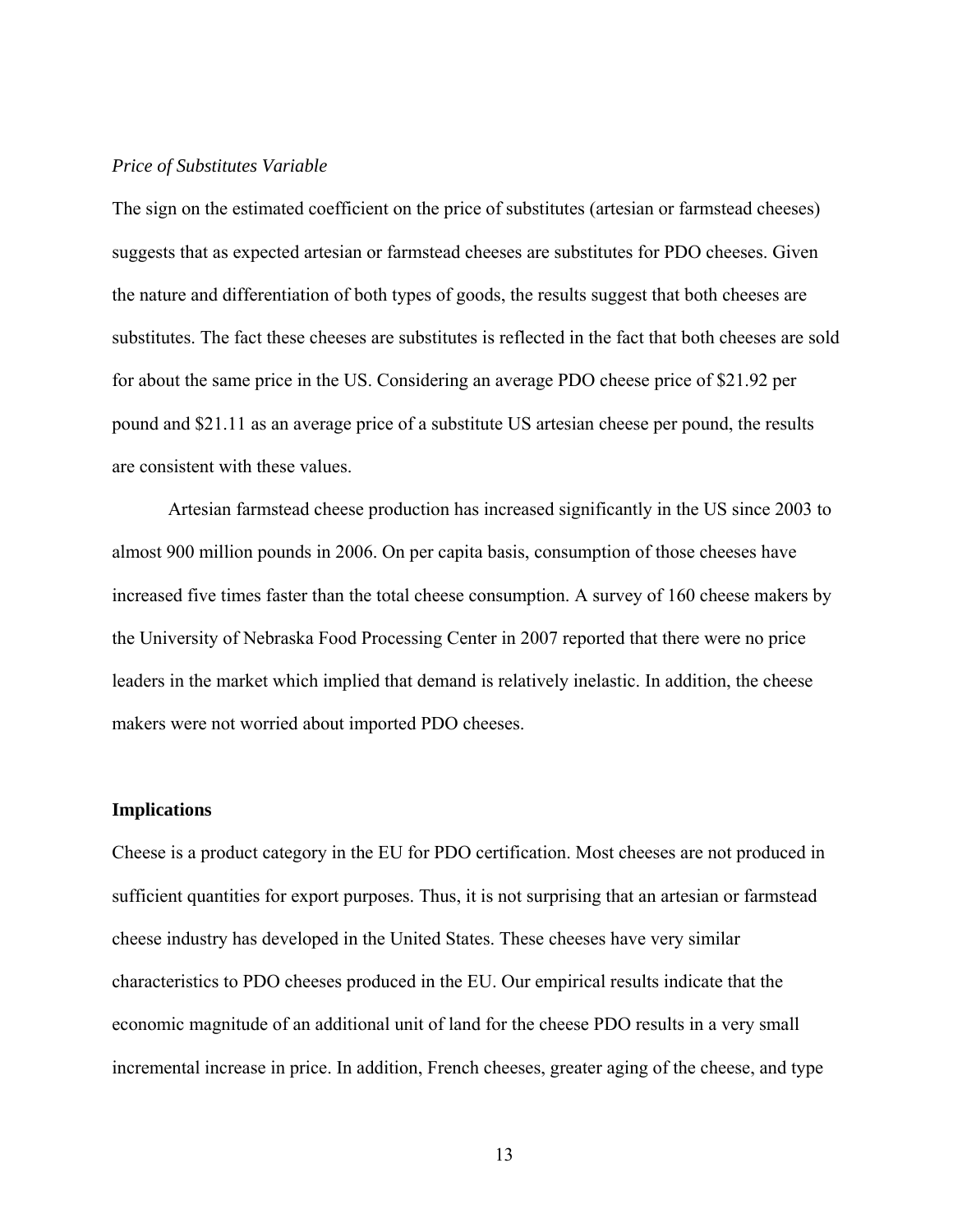of milk matters but it is not as important. Trade disputes may occur over certain well recognized

PDO cheeses such as Parmesan but, in general, the main EU PDO cheeses are not likely to be

affected by US competition.

# **References:**

- Bonnet, C., Simioni, M., 2001. Assessing consumer response to Protected Designation of Origin labelling: a mixed multinomial logit approach. European Review of Agricultural Economics 28(4), 433-449.
- Babcock, B. A., Clemens, R., 2004. "Geographical Indications and Property Rights: Protecting Value-Added Agricultural Products," Midwest Agribusiness Trade Research and Information Center (MATRIC) Publications 04-mbp7, Midwest Agribusiness Trade Research and Information Center (MATRIC) at Iowa State University.
- Bureau, J. C., Valceschini, E., 2003. European food-labeling policy: successes and limitations. Journal of Food Distribution Research 34(3), 70-76.
- Consultancy and Market Research Food and Dairy (CLAL), 2008. Italy Statistics. Accessed July, 2008. Available at http://www.clal.it/en/index.php?section=chisiamo
- Doster, I., 2006. A cheese by any other name: a palatable compromise to the conflict over Geographical Indications. Vanderbilt Law Review 59(3), 873-903.
- European Commission (EC), 2006. Forms annexed to Commission Regulation (EC) No 1898/2006 laying down detailed rules of implementation of Council Regulation (EC) No 510/2006. http://ec.europa.eu/agriculture/foodqual/quali1\_en.htm
- European Commission (EC), 2007. Fact sheet-European policy for quality agricultural products. Accessed July 2008, available at http://ec.europa.eu/agriculture/publi/fact/quality/2007\_en.pdf
- European Commission (EC), 2008. PDO/PGI/TSG Downloads. Accessed July 2008, available at http://ec.europa.eu/agriculture/foodqual/protec/logo\_en.htm
- European Commission (EC), 2008. Protected Designation of Origin (PDO) / Protected Geographical Indication (PGI). Accessed August, 2008, available at http://ec.europa.eu/agriculture/qual/en/1bbaa\_en.htm
- Food and Agriculture Organization of the United Nations **(**FAOSTAT), 2008. Accessed July, 2008, available at http://faostat.fao.org/default.aspx
- Fox, P. F., Guinee, T. P., Cogan, T. M., McSweeney, P. L. H., 2000. Fundamentals of Cheese Science. Aspen Publishers, Gaithersburg, MD.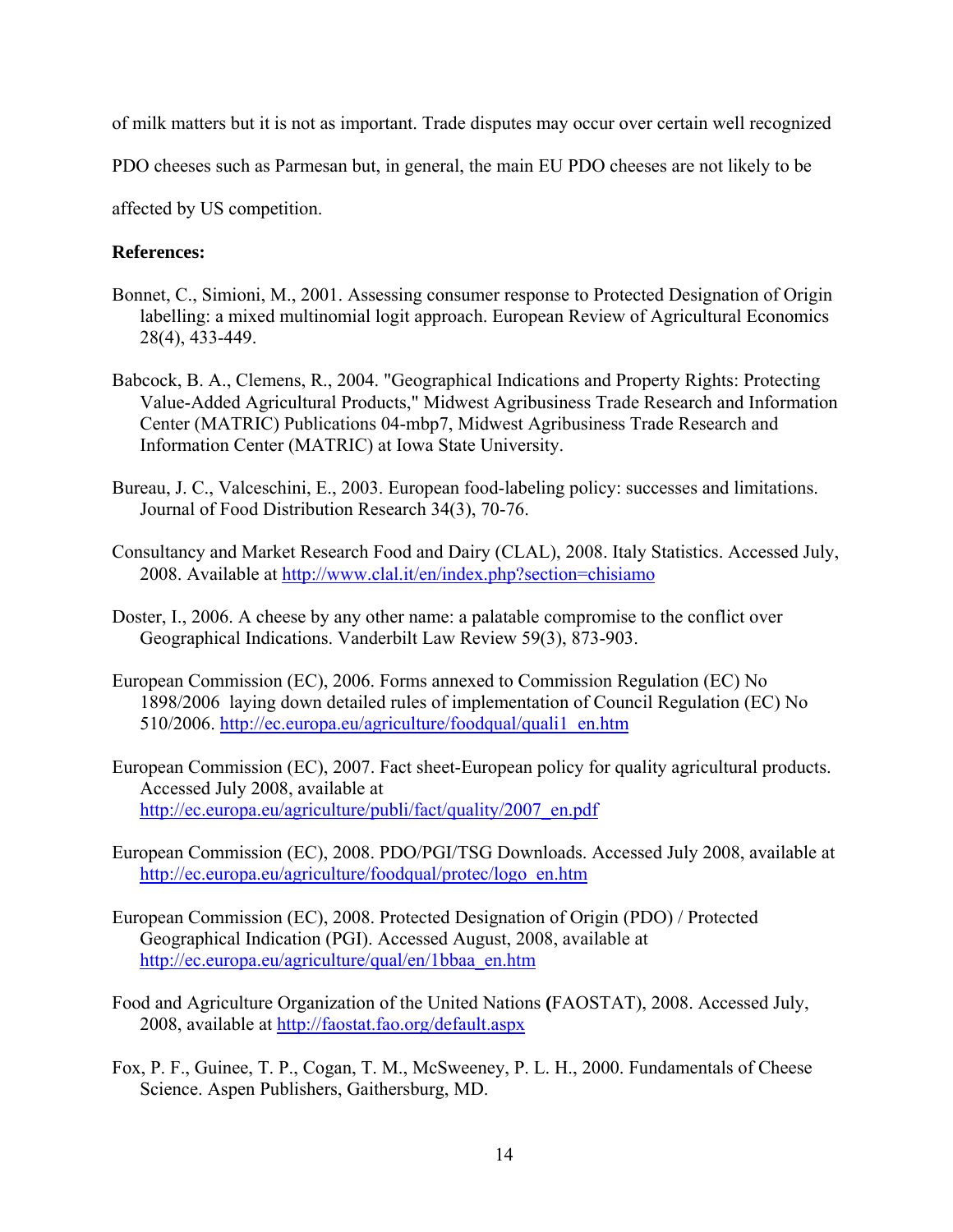- Hayes, D., Lence, S., Stoppa, A., 2005. Farmer\_Owned Brands? Agribusiness: An International Journal 20, 269-285.
- Iburg, A. 2004. Dumont's Lexicon of Cheese. Rebo International b.v., Lisse, The Netherlands.
- Josling, T. E., 2006. What's in a name? The economics of Geographical Indications for foods and beverages. IIIS Discussion Paper No. 109. Available at http://ssrn.com/abstract=922267
- Lence, S. H., Merette, S., Hayes, D. J., Foster, W., 2007. Collective marketing for geographically differentiated agricultural products: welfare impacts and policy implications. American Agricultural Economics Association, vol. 89(4), 947-963.
- Loureiro, M. L., McCluskey, J. J., 2000. Assessing consumer response to Protected Geographical Identification labeling. Agribusiness 16(3), 309-320.
- Marette, S., Clemens, R., Babcock, B. A., 2007. The recent international and regulatory decisions about Geographical Indications. Iowa State University Staff General Research Papers 12706. Available at http://www.econ.iastate.edu/research/webpappers/paper\_12706.pdf
- Secretaría General de Agricultura y Alimentación (MAPA), 2005. Datos de las Denominaciones de Origen Protegidas (D.O.P.) e Indicaciones Geográficas Protegidas (I.G.P.) de Productos Agroalimentarios. Accessed June, 2008. Available at http://www.mapa.es
- Tyler-Herbst, S., Herbst, R., 2007. The Cheese Lover's Companion. HarperCollins Publishers, New York, NY.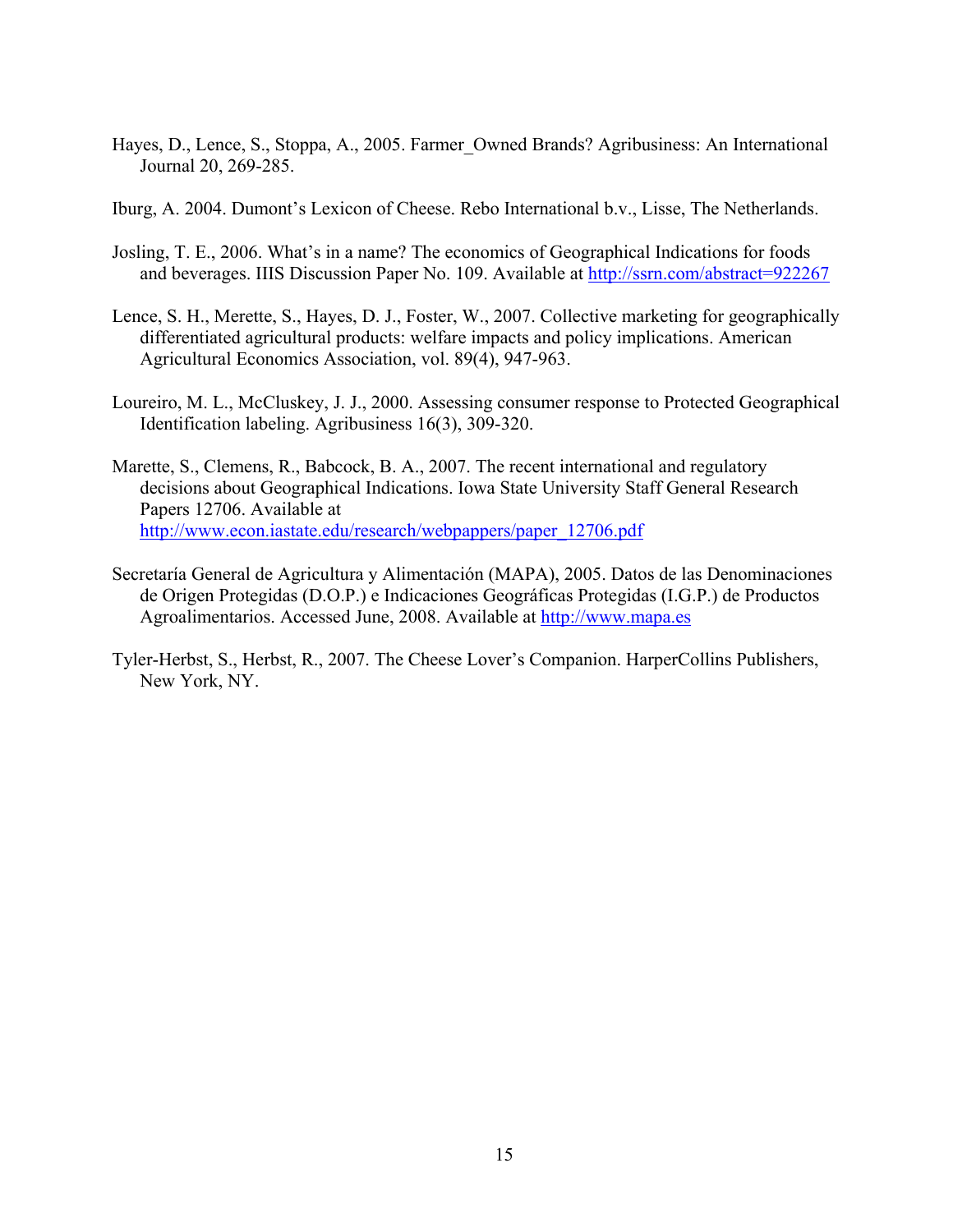| Variable     | Variable Definition                                         | Mean        |  |
|--------------|-------------------------------------------------------------|-------------|--|
|              |                                                             | (Std. Dev.) |  |
| $\mathbf{P}$ | Unit price of PDO cheeses, dollars per pound                | 21.92       |  |
|              |                                                             | (8.49)      |  |
| Q            |                                                             | 7,276       |  |
|              | PDO production of the cheese, tons                          | (22, 368)   |  |
| <b>PS</b>    | The price of substitutes is calculated as the unit price of |             |  |
|              | artesian or farmstead local produced cheeses expressed in   | 21.11       |  |
|              | US dollars per pound                                        | (7.66)      |  |
| France       | Dummy variable is 1 if the country of origin is France;     | N/A         |  |
|              | 0 if otherwise                                              |             |  |
| Italy        | Dummy variable is 1 if the country of origin is Italy;      | N/A         |  |
|              | $0$ if otherwise                                            |             |  |
| Portugal     | Dummy variable is 1 if the country of origin is Portugal;   | N/A         |  |
|              | 0 if otherwise                                              |             |  |
| Spain        | Dummy variable is 1 if the country of origin is Spain;      | N/A         |  |
|              | 0 if otherwise                                              |             |  |
| Cow          | Dummy variable is 1 if the milk input for the cheese is     |             |  |
|              | from a cow; 0 if otherwise                                  | N/A         |  |
| Sheep        | Dummy variable is 1 if the milk input for the cheese is     |             |  |
|              | from a sheep; 0 if otherwise                                | N/A         |  |
| Goat         | Dummy variable is 1 if the milk input for the cheese is     |             |  |
|              | from a goat; 0 if otherwise                                 | N/A         |  |
| Mix          | Dummy variable is 1 if the milk input for the cheese is     |             |  |
|              | from a mix of cow, sheep, or goat milk; 0 if otherwise      | N/A         |  |
| Age $(AG)$   | Age for the cheese, expressed in years                      | 0.2811      |  |
|              |                                                             | (0.4088)    |  |

**Table 1. Variable, Definition, Mean, and Standard Deviation for the Dependent and Independent Variables Use in the Model**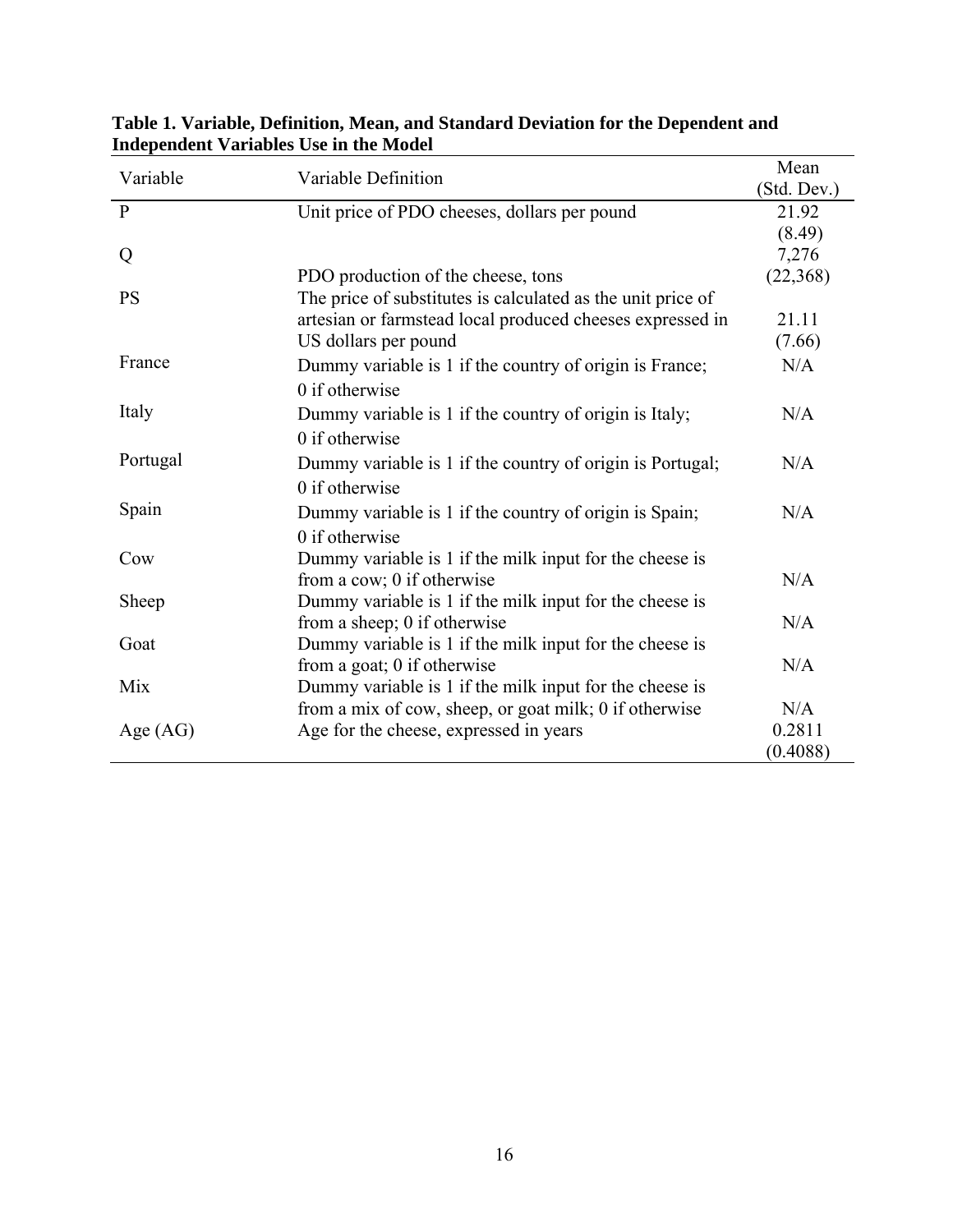| PDO Name                | Country | PDO Name                | Country |
|-------------------------|---------|-------------------------|---------|
| Abondance               | France  | Reblochon               | France  |
| Banon                   | France  | Roquefort               | France  |
| <b>Beaufort</b>         | France  | Sainte-Maure            | France  |
| Bleu d'Auvergne         | France  | Saint-Nectaire          | France  |
| Bleu de Gex Haut Jura   | France  | Selles-sur-Cher         | France  |
| <b>Bleu des Causses</b> | France  | Vacherin Mont-d'Or      | France  |
| Brie de Meaux           | France  | Tomme de Savoie         | France  |
| Camembert de Normandie  | France  | Tomme des Pyrénées      | France  |
| Cantal                  | France  | Valençay                | France  |
| Chabichou du Poitou     | France  | Afuega'L Pitu           | Spain   |
| Chaource                | France  | Arzúa-Ulloa             | Spain   |
| Chevrotin               | France  | Cabrales                | Spain   |
| Comté                   | France  | Gamonedo                | Spain   |
| Crottin de Chavignol    | France  | Idiazábal               | Spain   |
| Epoisses                | France  | Mahón-Menorca           | Spain   |
| Fourme d'Ambert         | France  | Queso de Cantabria      | Spain   |
| Laguiole                | France  | Queso de L'alt Urgell   | Spain   |
| Langres                 | France  | Queso de La Serena      | Spain   |
| Livarot                 | France  | Queso de Murcia         | Spain   |
| Morbier                 | France  | Queso de Murcia al Vino | Spain   |
| Munster                 | France  | Queso de Valdeón        | Spain   |
| Ossau Iraty             | France  | Queso Ibores            | Spain   |
| Picodon                 | France  | Queso Majorero          | Spain   |
| Pont-l'Evêque           | France  | Queso Manchego          | Spain   |
| Pouligny Saint-Pierre   | France  | Queso Tetilla           | Spain   |
| Queso Zamorano          | Spain   | Castelmagno             | Italy   |
| Quesucos de Liébana     | Spain   | Fiore Sardo             | Italy   |
| Roncal                  | Spain   | Fontina                 | Italy   |
| San Simón da Costa      | Spain   | Gorgonzola              | Italy   |
| Torta del Casar         | Spain   | Grana Padano            | Italy   |
| Asiago d'Allevo         | Italy   | Montasio                | Italy   |
| Asiago Pressato         | Italy   | Monte Veronese          | Italy   |
| <b>Bra</b>              | Italy   | Parmigiano Reggiano     | Italy   |
| Caciocavallo Silano     | Italy   | Pecorino Romano         | Italy   |
| Pecorino Siciliano      | Italy   | Ragusano                | Italy   |
| Pecorino Toscano        | Italy   | Raschera                | Italy   |
| Provolone Valpadana     | Italy   | Taleggio                | Italy   |

**Table 2. PDO Registered Products and Data Used in this Study**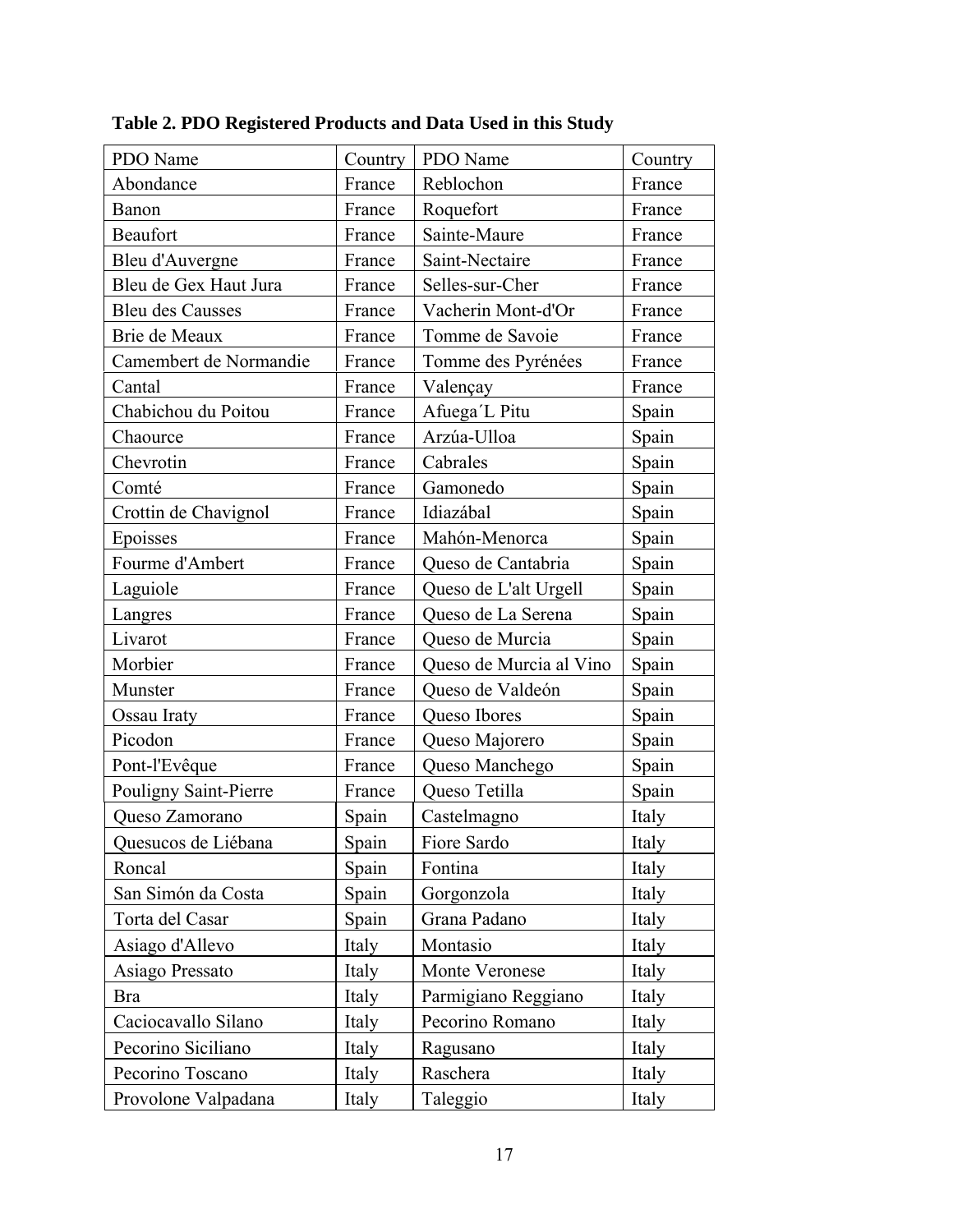# **Table 2 continued**

| Toma Piemontese         | Italy    |
|-------------------------|----------|
| Valtellina Casera       | Italy    |
| Queijo de Azeitão       | Portugal |
| Queijo de Évora         | Portugal |
| Queijo de Nisa          | Portugal |
| Queijo São Jorge        | Portugal |
| Queijo Serpa            | Portugal |
| Queijo Serra da Estrela | Portugal |
| Queijos da Beira Baixa  | Portugal |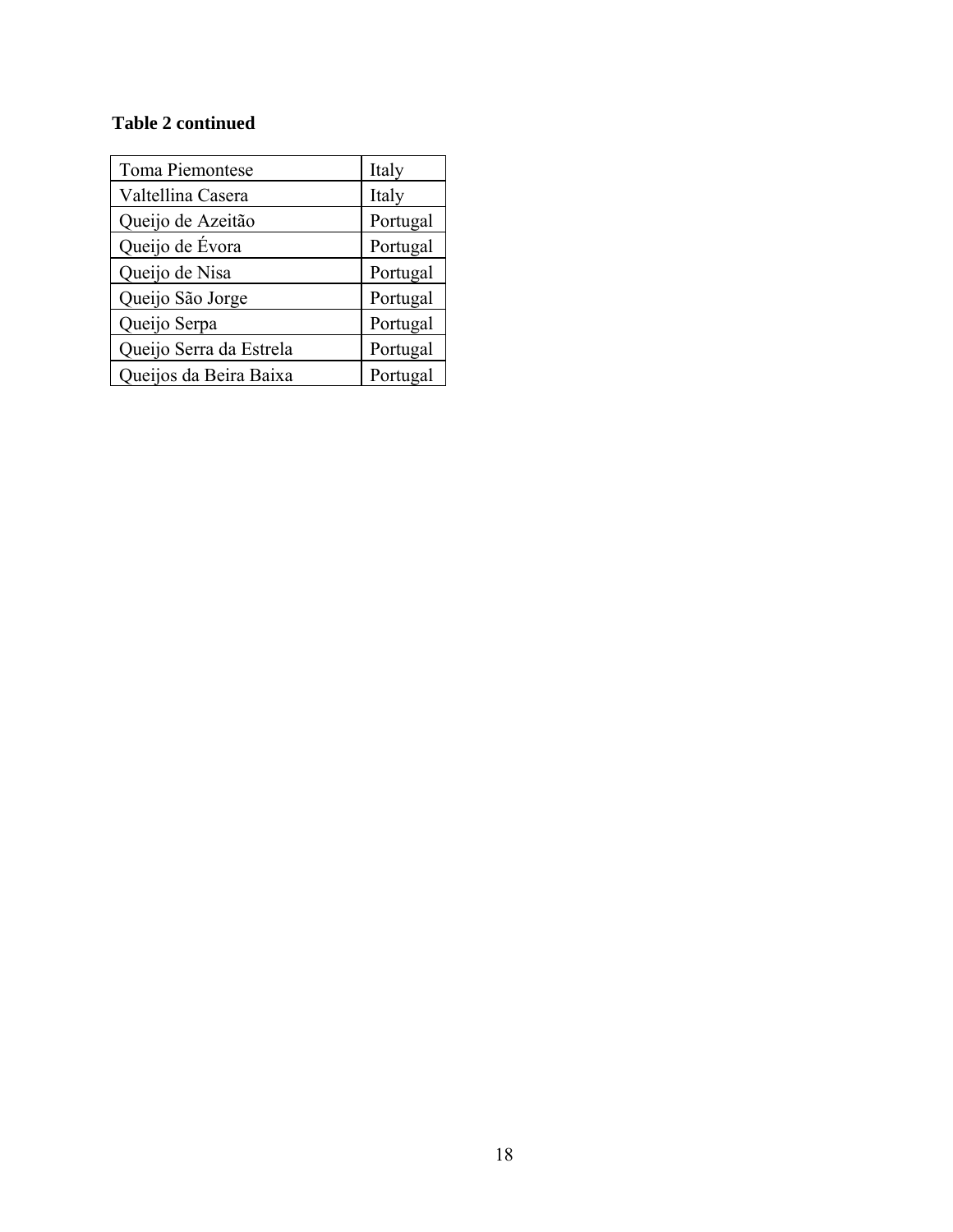| Variable                 | Coefficient | <b>Standard Errors</b> |
|--------------------------|-------------|------------------------|
|                          |             |                        |
| Intercept                | 17.48       | 2.82                   |
| Price of Substitute (PS) | $0.31*$     | 0.11                   |
| Age $(AG)$               | $4.23*$     | 2.10                   |
| Quantity (QD)            | $-0.095*$   | 0.05                   |
| Italy                    | $-7.72*$    | 2.14                   |
| Portugal                 | $-2.96$     | 3.10                   |
| Spain                    | $-9.48*$    | 1.98                   |
| Sheep                    | 3.19        | 2.18                   |
| Goat                     | $4.48^*$    | 1.82                   |
| Mix                      | 4.08        | 2.76                   |

**Table 3. Regression Coefficients, Standard Errors, and Hypothesis Test Results for the Model** 

\*\*\*, \*\*, and \* denote significance at the 1%, 5%, and 10%, respectively.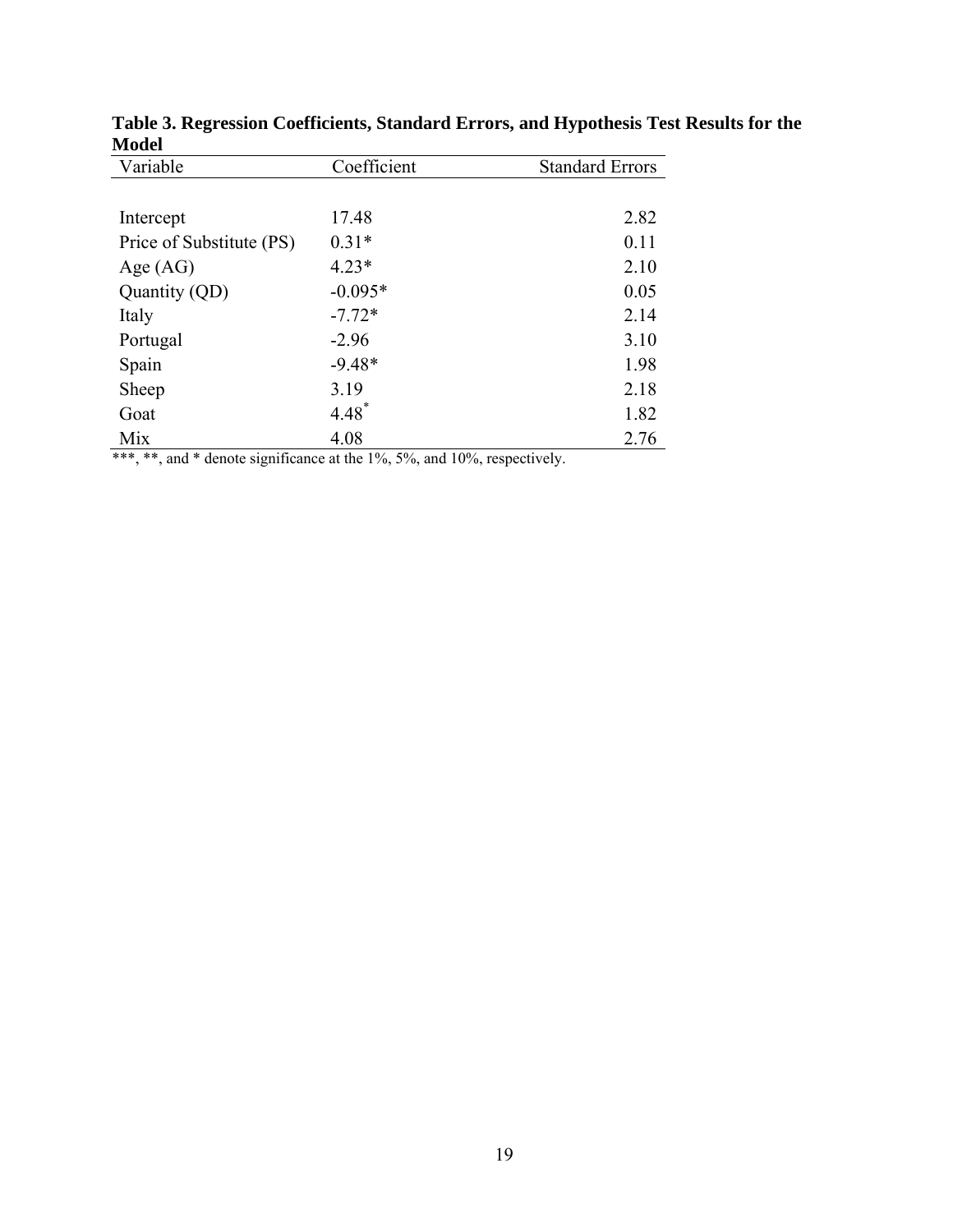#### **Appendix A. Description of the History of PDO's and PGI's**

A geographical designation protection to regional groups of producers has been implemented for centuries in France to protect agricultural products against imitations of those products. For example, the guarantee of protection to Roquefort cheese was given for perpetuity by the Parliament of Toulouse to the inhabitants of Roquefort-sur-Soulzon in the XVII century. In the 1800s, Napoleon III established the Grand Crus of the Bordeaux area as a starting point for the geographical designation for protection of products in Europe. By the end of the  $19<sup>th</sup>$  century, the French government had created the AOC (Appellation d'Origine Contrôlée) in order to ensure fair competition for producers and guarantee the origin of wines for consumers. This concept was then adopted by other countries in Europe.

Geographical indication issues are addressed in the TRIPS (Trade-Related Aspects of Intellectual Property Rights) Agreement in the WTO. Under the TRIPS Agreement, Article 22 defines geographical indications as "identification of a good originated in the territory Member, or region/locality, where quality, reputation or other characteristic of the good is attributable to its geographical origin and stated a standard level of protection" (TRIPS-Annex 1C). They have to be protected in order to prevent unfair competition and misleading of consumers. Wines and spirits have a higher level of protection even if misuse would not cause any misleading of consumers with some exceptions which are under international negotiation at the present time.

For example, if a trademark identifying a good was applied before the geographical indication is protected, then implementation of the geographical indication "shall not prejudice eligibility or registration or/and the right to use of a trademark identical or similar to the geographical indication." Currently, there are two issues of debate on the TRIPS Agreement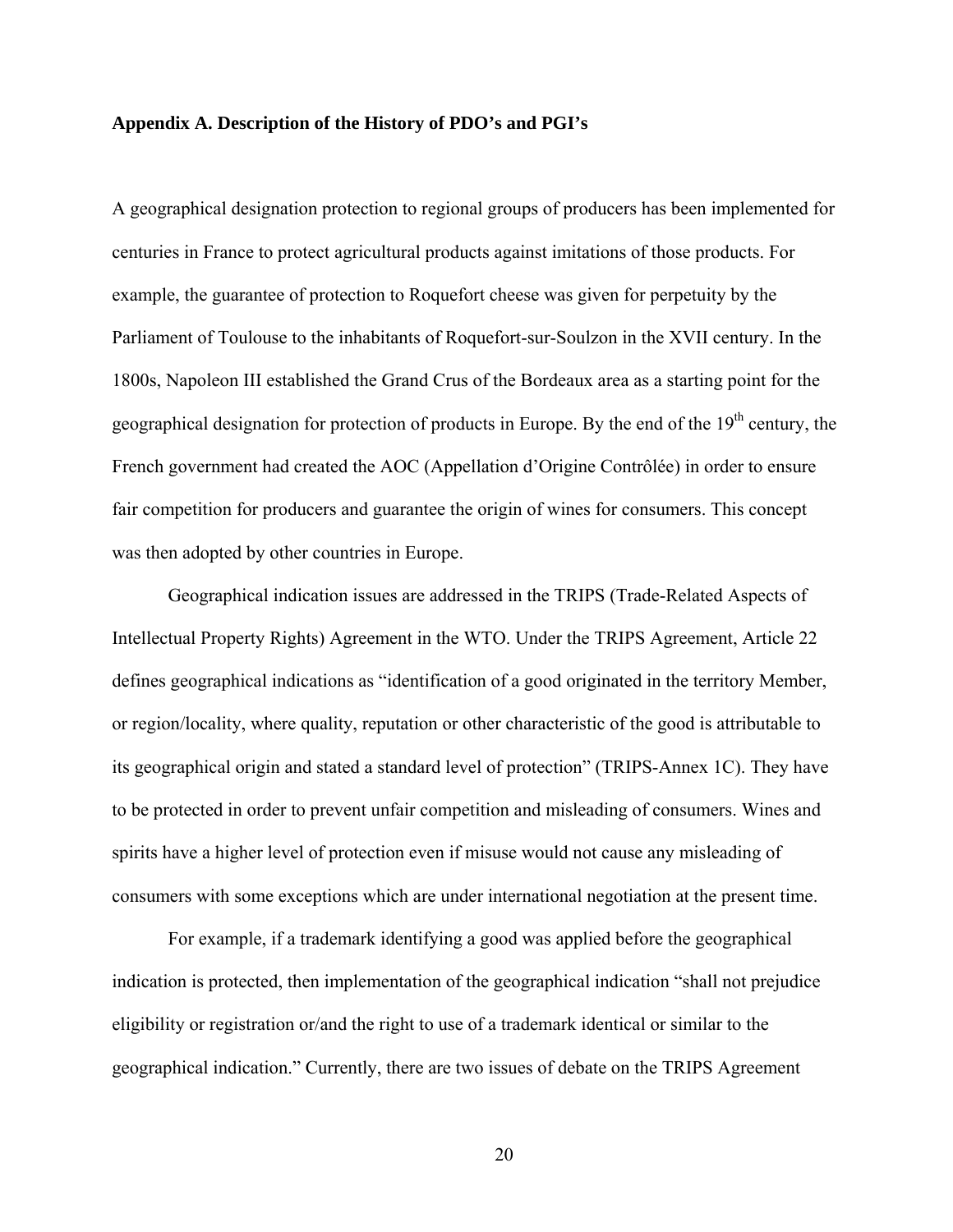related to geographical indications. These are 1) the multilateral register for wines and spirits that consist in creating a multilateral system for notifying and registering geographical indications and 2) extending the higher level of protection to all products (TRIPS: Geographical Indications 2005).

The EU, Switzerland and other countries have advocated extension of the Article 23 (intellectual protection of wines and spirits) protection to all products, a multilateral system of notification and registration for all products that would have effect on participant and nonparticipant countries and prohibited the use of well-known geographical indications in third countries. On the other hand, Australia, Canada, the US and other countries argue that actual protection is good and higher protection would disrupt actual marketing practices and added protection as either unnecessary or undesirable, blocking competition from new source of foods and giving an advantage to European producers (Josling).

For example, climatic conductions of a production area are favorable for abundant and high-quality fodder used to feed dairy cows and for development of the microbiological agents that give organoleptic and color characteristics to Gorgonzola cheese. All the process of production happens in a specific area in Italy. PGI products have specific characteristics or reputation linked to a geographical region and are at least produced and/or processed and/or prepared in that particular region. For example, the PGI label accredited to Mortadella Bologna is due to the traditional production consisted exclusively in the technical skills of the operatives. A general harmonized framework for protecting designations of origin throughout the EU had as an overall objective of encouraging producers to diversify their agricultural production, improve their income and revitalize rural economies as well as informing consumers of the specific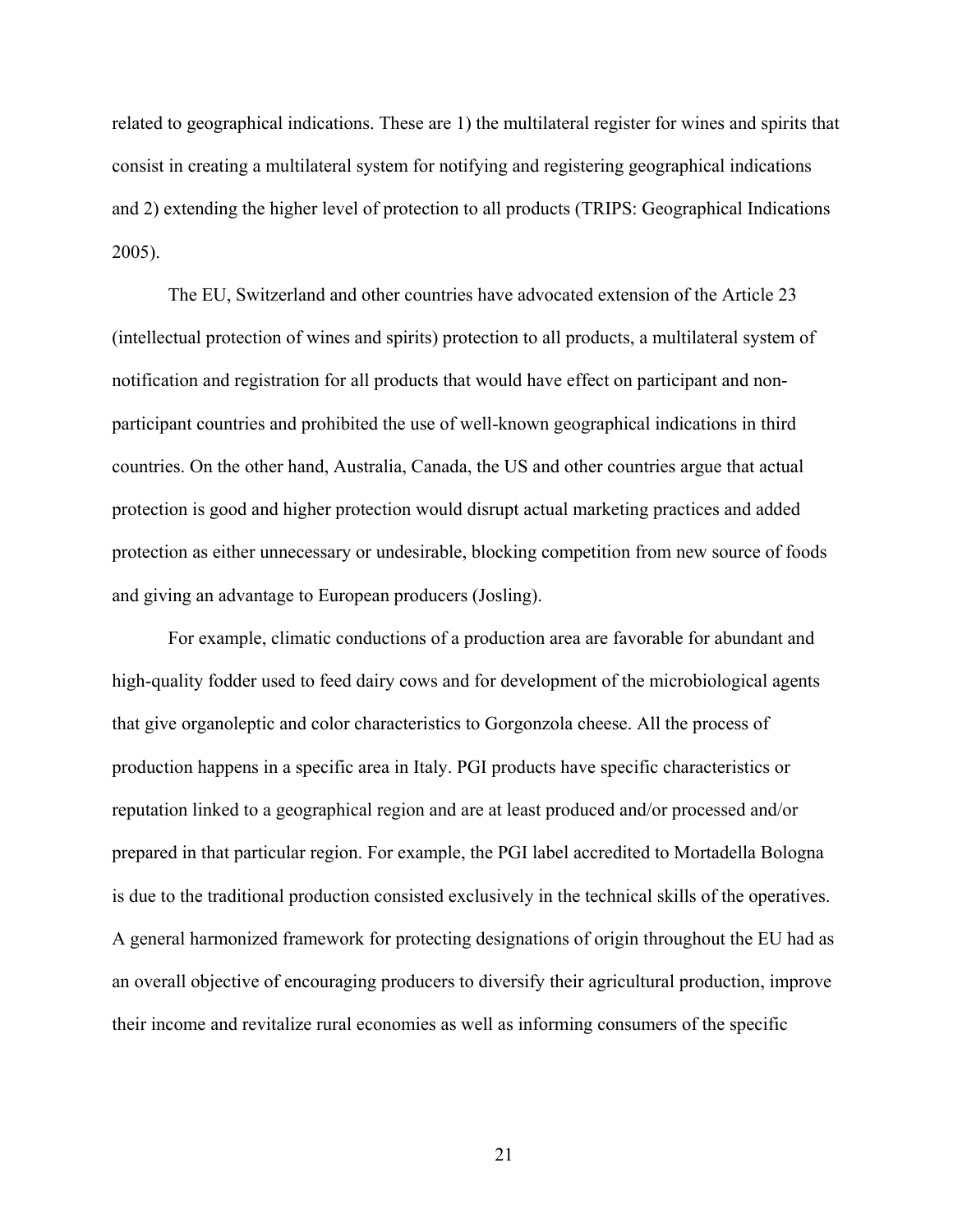characteristics of the products (Fact Sheet-European Policy for Quality Agricultural Products 2007).

Once a specific brand name has been approved by the EC, all the producers/processors in the designated region who fulfill all the specifications of the product can market under the PDO or PGI registered name. This framework gives producers/processors property rights in order to prevent imitations, the ability to communally market a differentiated product and the capacity to identify niches among consumers in order to capture a price. Given that the labeled product can only come from a select geographical area and must meet specific requirements based on the attributes of the region, supply control is asserted under the PDO/PGI protection system.

In 1992 the EU introduced a voluntary system to protect and promote traditional and regional products under a PDO/PGI designation. The regulations were updated in 2006 in order to simplify the system and receive applications from non-EU countries producers/processors groups ruled by the World Trade Organization. In order to apply for a PDO/PGI label certification a group of producers and/or processor from the EU must characterize their product's specification accurately and apply to the correct EU Member State. Any other non-EU country producers and/or processor groups must submit application directly to the EC. Application forms specified in Annex-I in the Commission Regulation (EC) No 1898/2006 are available to the public in the EC website (http://ec.europa.eu/agriculture/foodqual/quali1\_en.htm).

For example, Café de Colombia (Colombian Coffee http://juanvaldez.com/) is a PGI label given to the groups of producers of the Federación Nacional de Cafeteros de Colombia (National Federation of Coffee Producers of Colombia

(http://www.cafedecolombia.com/index.jsp)) and the respective inspection body is ALMACAFÉ (a Federación Nacional de Cafeteros de Colombia company created in 1965 with the objective to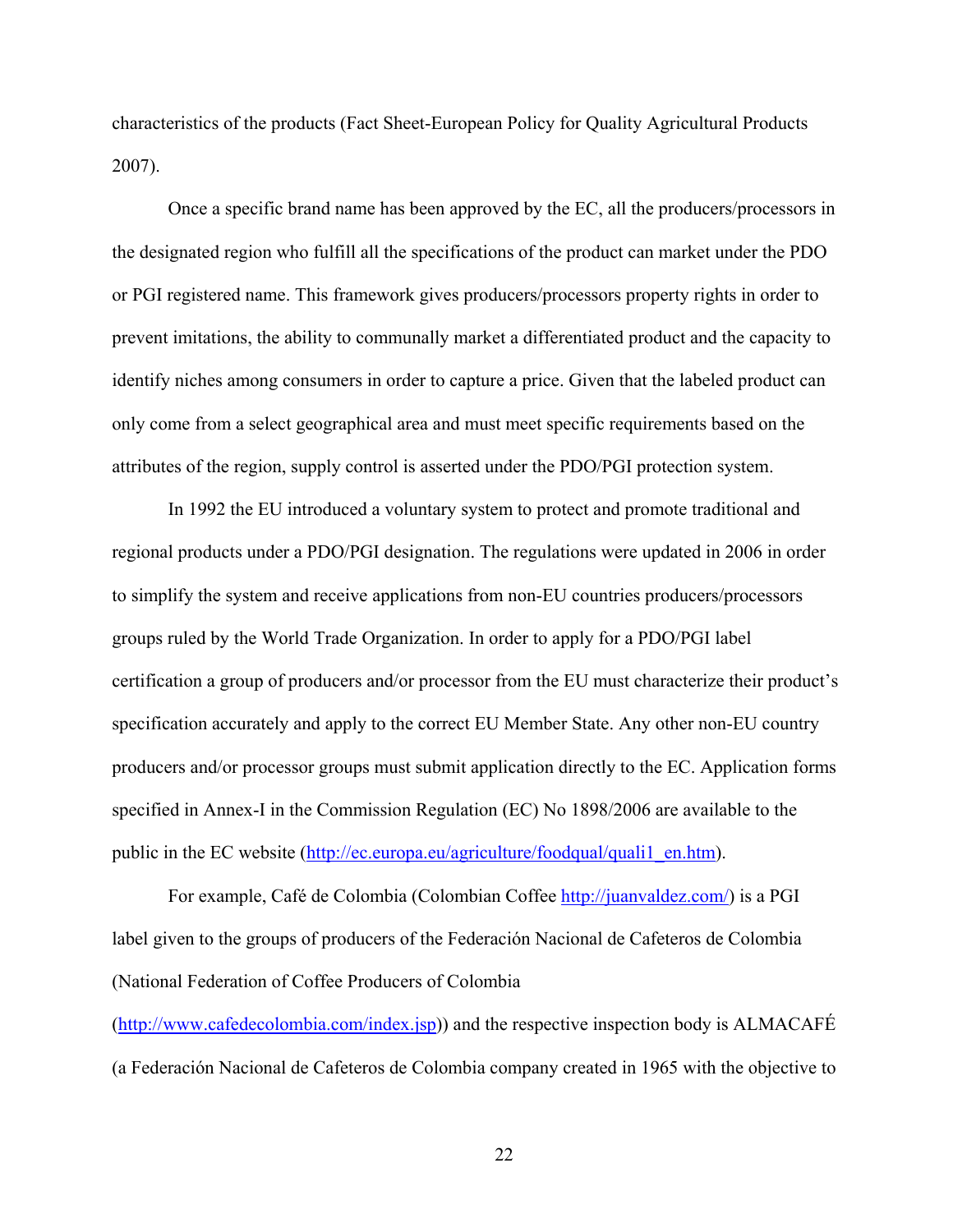improve the coffee growers quality of life and generate added value). Both organizations were developed by Colombian coffee growers. Colombian Coffee is registered under the other Annex-I products category in the EU system. The specification of the products must include the name and description of the product, a definition of the geographical area and evidence of origination in that particular area. It should detail any labeling requirements and any requirements needed by the EU or national provisions. It is necessary that the group of producers/processors contract an inspection institution that verifies that the requirements of the registered specifications are met. After the application is analyzed by the respective national authorities and if accepted, it is passed on to the EC. The EC is in charge of publishing in the Official Journal of the European Union if it has been approved. Once published, producers can begin marketing their products under the PDO/PGI name using the respective label shown in figure A1.

Table A1 shows 832 products registered under the EU protected food name scheme. France, Italy, and Spain are countries that developed a system to link product characteristics to a geographical region prior to the 2006 regulations which explains why these countries have so many PDOs/PGIs. In August 2008, the products produced in these countries represented 54% of the total PDO and PGI products. Germany, Portugal, and Greece have registered 118, 87, and 81 products, respectively, or another 35% of the total PDO and PGI products. Café de Colombia (Colombian Coffee) is the only Non-EU origin product under the production system. The larger categories of products are fruit, vegetables and cereal which account for 169 registered products; cheeses (163); fresh meat (107); oils and fats (105); and meat base products (86).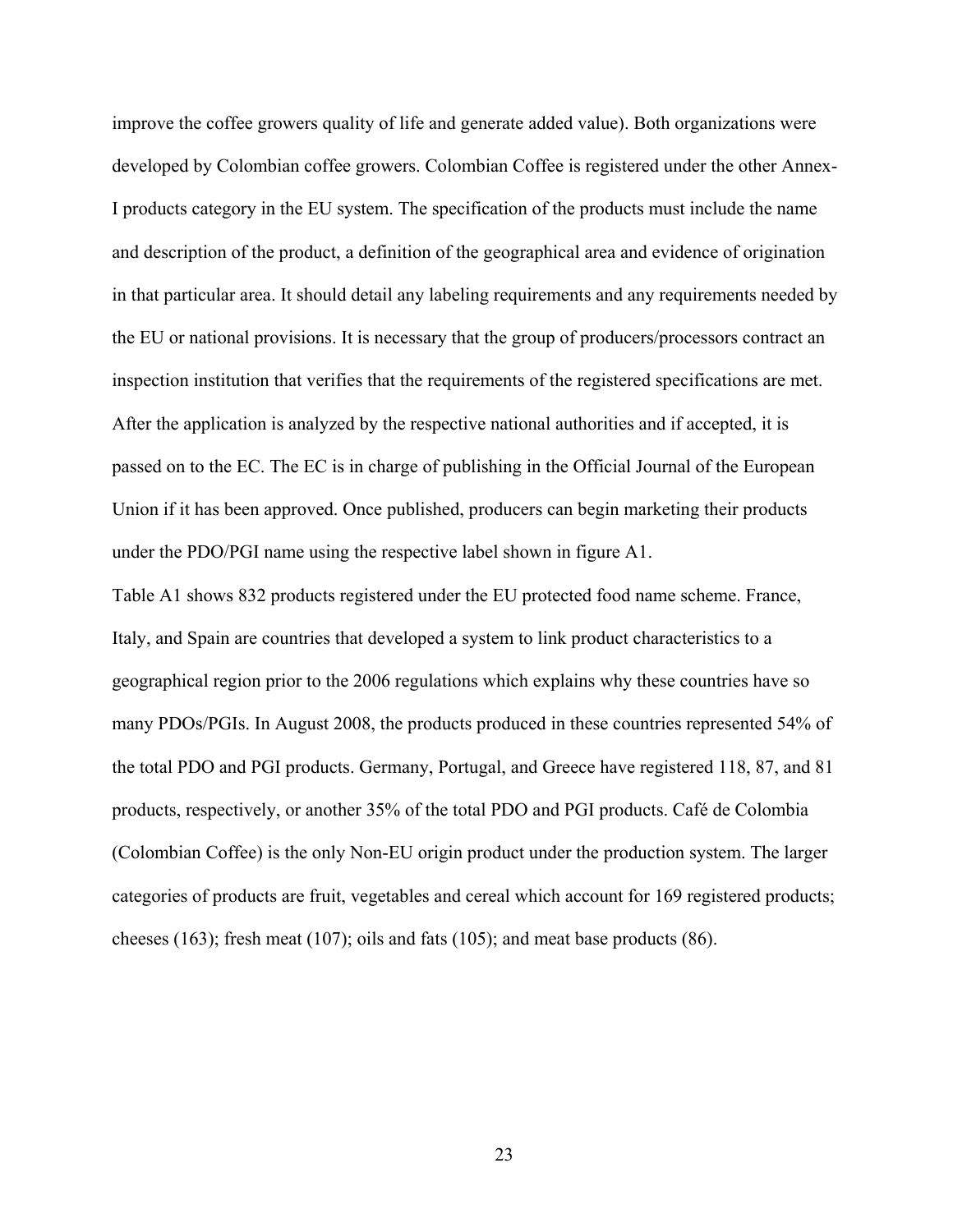**Figure A1. Official labels for PDO (Protected Designation of Origin) and PGI (Protected Geographical Indications)** 



Source: EC (Department of Agricultural and Rural Development) 2008